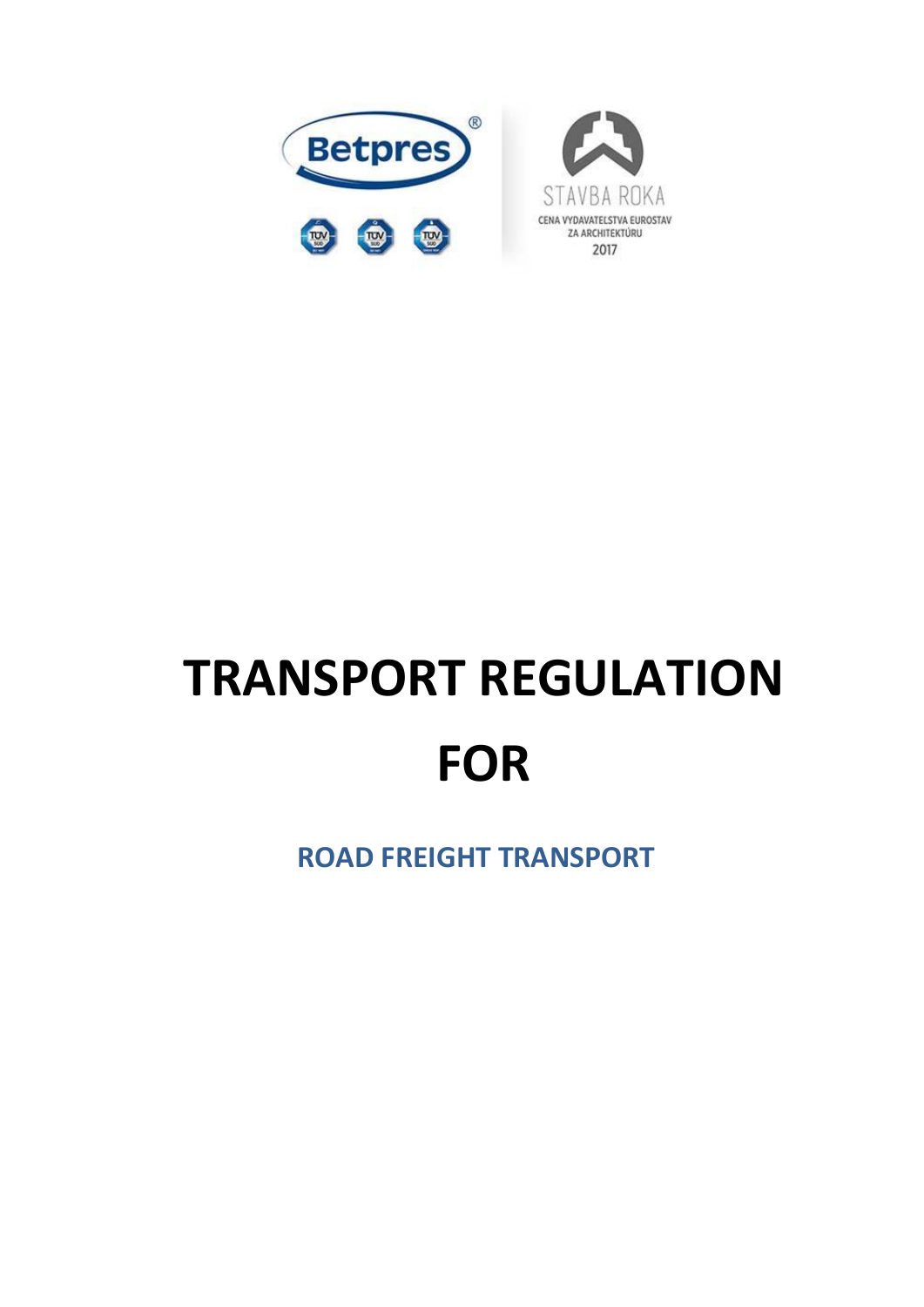**BETPRES, s.r.o.** with its registered office at **Boženy Němcovej 1698, 093 01 Vranov nad Topľou,** company registration number: **31 684 343**, pursuant to par. no.4 of the Act of the National Council of the Slovak Republic No. 56/2012 Coll. on Road transport

issues

## **TRANSPORT REGULATION FOR ROAD FREIGHT TRANSPORT**

## **Section I**

## **Fundamental provisions**

#### **Article 1**

#### **Initial provisions**

- (1) This Transport regulation contains the conditions for carriage of carrier necessary for conclusion of the transportation contract.
- (2) The carrier according to this Transport regulation is BETPRES, s.r.o. with its registered office at Boženy Němcovej 1698, 093 01 Vranov nad Topľou, which perform road freight transport under the license no. OU-PO-OCDPK-2018/037472.
- (3) The carriage under this Transport regulation is the relocation of items, loads, industrial goods and other required goods in national road freight transport.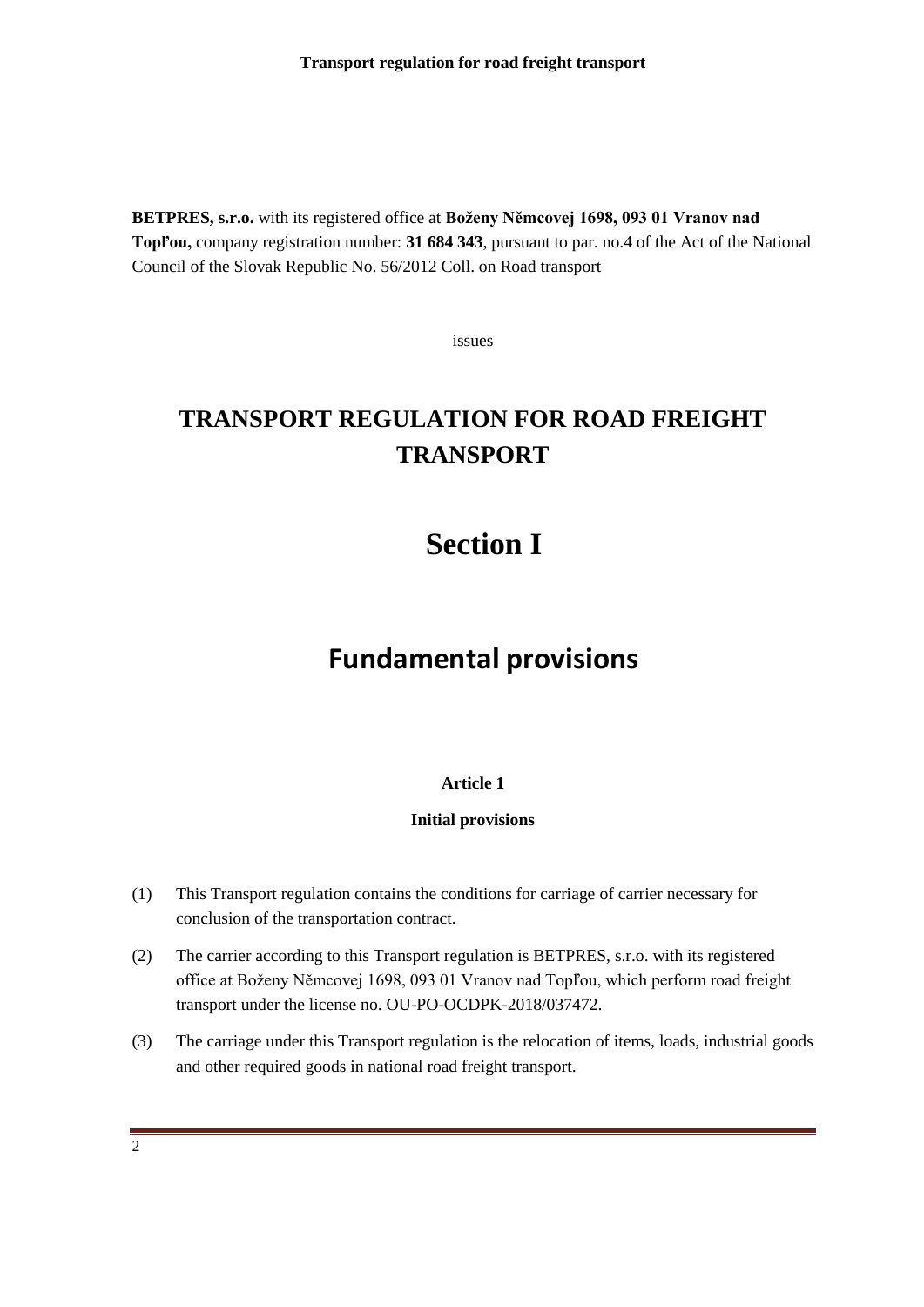#### **The type of road transport operated and the scope of transport services provided**

- (1) The carrier performs road freight transport within this range
	- a) national road freight transport.
- (2) Nature of the road freight transport performed
	- truck loads,
	- single-piece consignments.
- (3) Truck loads are deemed to be consignments transported to one carrier (consignor or consignee) by one journey of a vehicle if their weight is greater than 2,500 kg or irrespective of the weight:
	- a) if it uses the payload or loading space of the used vehicle,
	- b) if, according to an agreement with the carrier, the carriage of the consignment is performed by a separate journey of the vehicle, or because the nature of the consignment or the performance of the transport within the required period of time requires so,
	- c) if a consignment is loaded or unloaded for operational reasons at two or more locations. One journey of a vehicle also applies if the carrier has transferred the load to another vehicle for operational reasons.
- (4) An additional loading is deemed to be a consignment carried together with other consignments or in such a vehicle, which would otherwise have to be performed unloaded.

#### **Article 3**

#### **Definition of transported items by the carrier**

- (1) DUE to its current technical base, the carrier preferably performs truck loads but also performs single-piece consignments.
- (2) Types of transport according to the technical base, especially fleet
- 3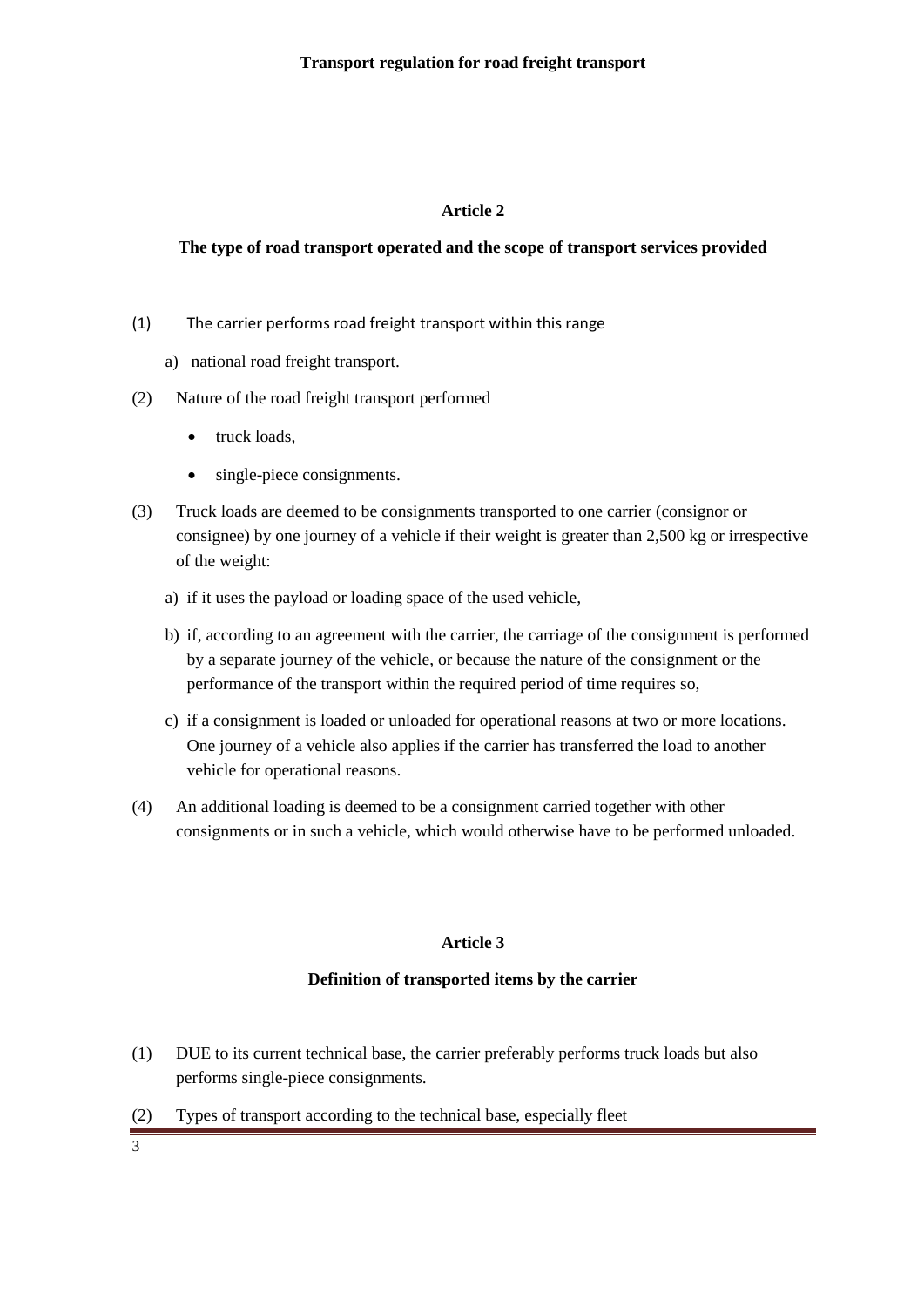- a) the transport of cargo on pallets,
- b) the transport of coils,
- c) the transport of paints,
- d) the transport of dangerous items,
- e) the transport of other goods on the basis of carriers' orders.
- (3) The carrier performs other carriages on the basis of detailed carriers' orders.

#### **Items excluded from transport**

- (1) Items excluded from transport
	- a) are those, whose carriage is prohibited by generally applicable law,
	- b) dangerous items of Class 1 (explosive substances and articles), Class 6.1 (toxic substances), 6.2 (infectious substances), Class 7 (radioactive material), Class 8 (corrosive substances) as defined by the European Agreement concerning the International Carriage of Dangerous Goods by Road (ADR),
	- c) articles which, by their size or weight with respect to the payload, the dimensions of the vehicles and the condition of the roads to be used for carriage, are unsuitable for carriage by the carrier's vehicle,
	- d) items high or difficult to quantify the value (art collections, antiques, etc.).
- (2) DUE to its current technical base, the carrier does not carry live animals.
- (3) The carrier does not perform particularly excessive and oversized carriages that require a specialized technical base.
- (4) If a consignment which is excluded from the carriage or whose carriage is permitted under the special conditions has been submitted for carriage without the nature of the consignment being notified to the carrier or such consignment has been taken over on the basis of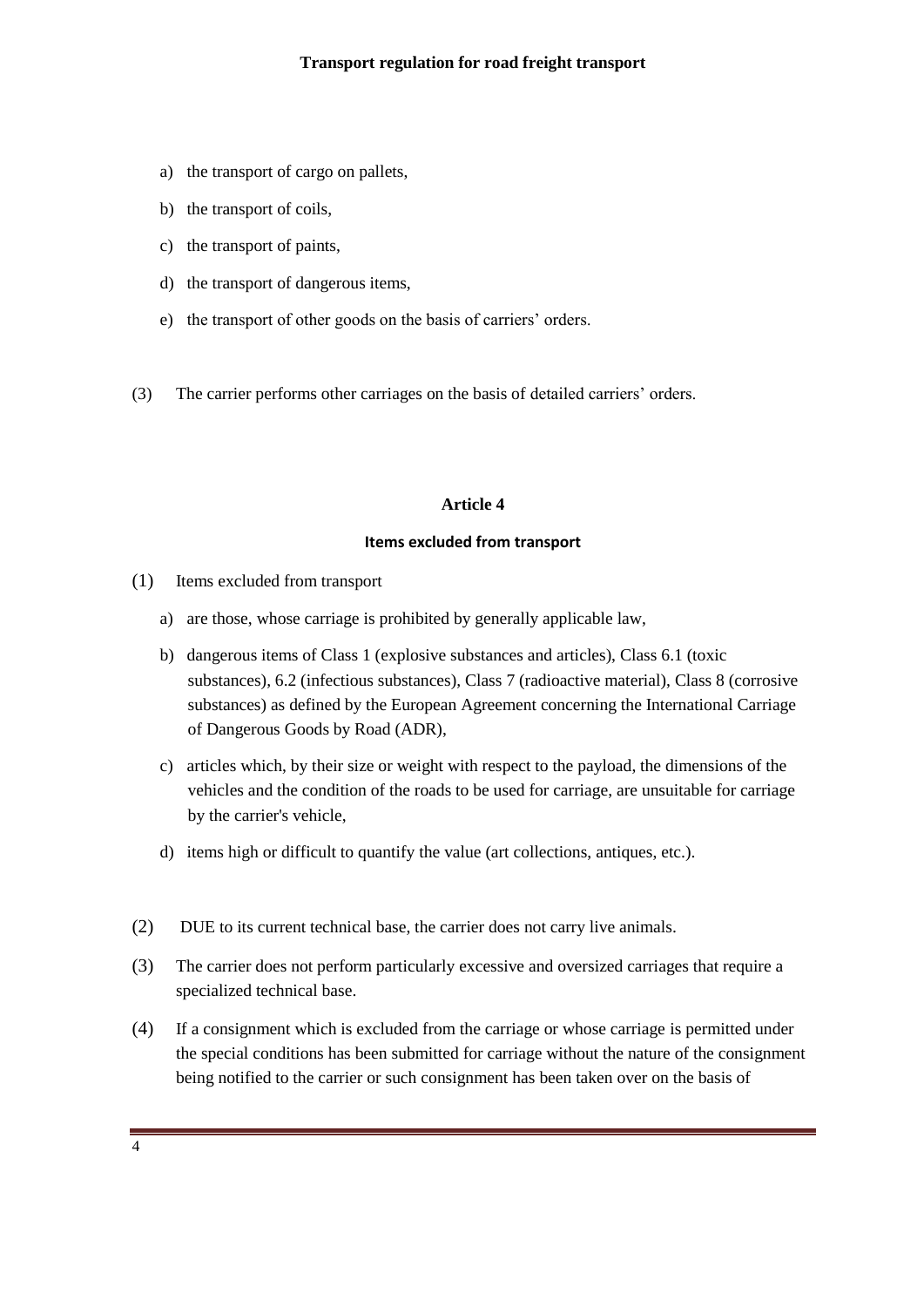incorrect or incomplete data, the consignor shall be liable to pay the fine in an amount equal to three times of the agreed freight charge for a full truck load.

#### **Article 5**

#### **Conditions for loading and unloading vehicles and the scope of cooperation between the consignor or the consignee with the carrier**

- (1) However, the carrier as well as the consignors and the consignees will ensure that the contractually agreed transport schedules are in accordance with the Regulation (EC) No 561/2006 of the European Parliament and of the Council on the harmonisation of certain social legislation relating to road transport. These include, in particular, adherence to the operating period of the loading places of the consignor and unloading places of the consignee, adherence to loading and unloading times, so that the drivers of the carrier can adhere to the working schedules concerning the driving times, breaks, daily and weekly rest periods.
- (2) THE consignor is obliged to submit the consignment or its part, which, by its nature, requires it to be protected from damage or loss during transport and handling for carriage in proper packaging, corresponding to road transport conditions.
- (3) The consignor is also obliged to pack the consignment properly, even if there is a risk that it may without packaging cause damage to persons or other consignments and means of transport or other means of transport of the carrier during its transport due to its properties. The carrier does not examine whether the consignment requires packaging by its nature, or whether the packaging used is proper. The consignor is liable for damages caused by incorrect or insufficient packaging during the transport to other transported consignments or vehicle.
- (4) The consignor is obliged to ensure that the packages of the consignment or individual pieces of the consignment with their dimensions, construction and strength allow for the use of palletizing and mechanization equipment for loading work and transport.
- (5) The consignor is obliged to mark the consignment or its individual pieces, if this is prescribed by this Transport regulation or it is necessary to facilitate the handling of the consignment or to eliminate the danger of its damage or its confusion. In the case of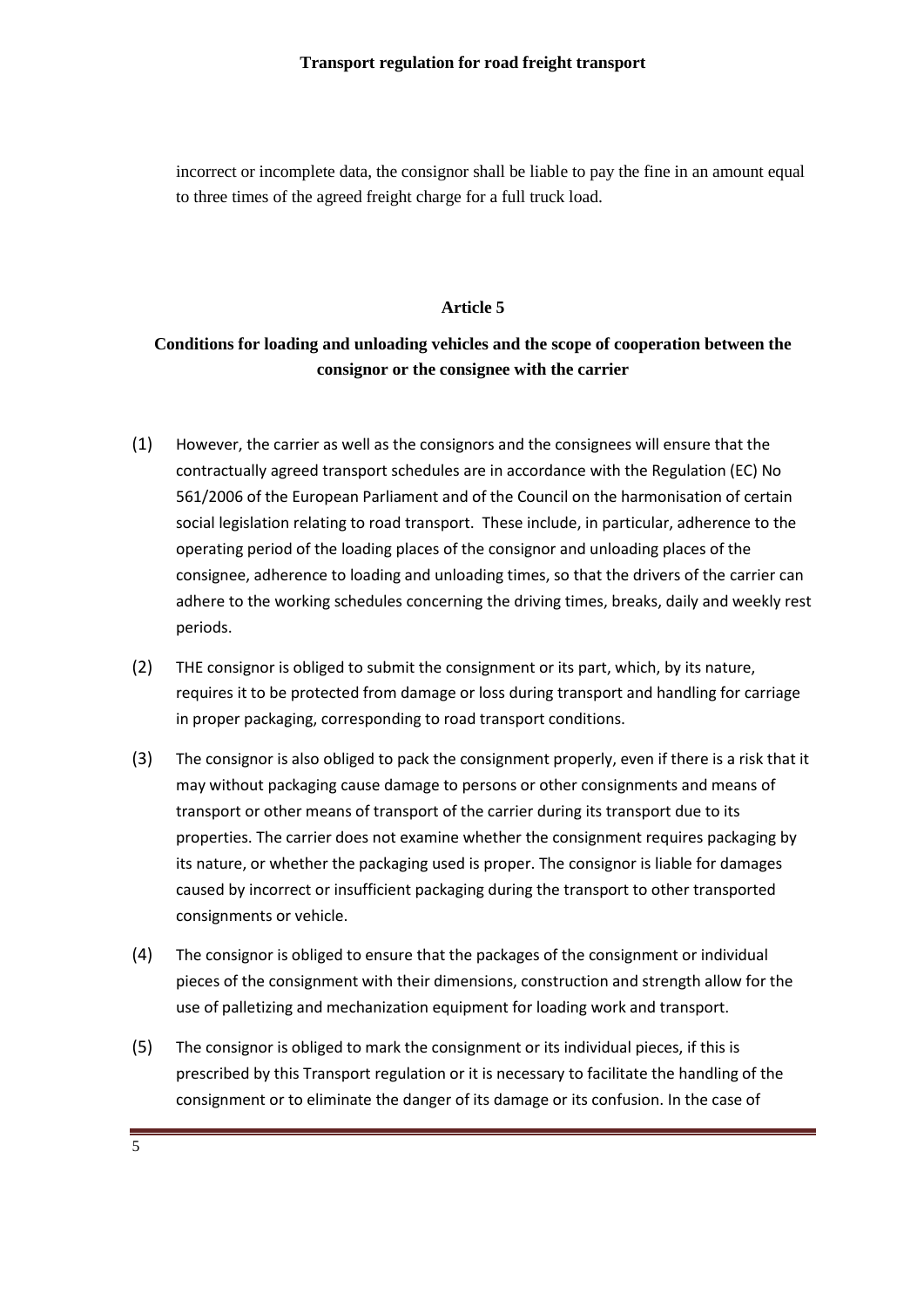consignment transport, the consignor is obliged to clearly and indelibly label each consignment with the address of the consignor and the consignee. When labelling consignments containing dangerous goods, the consignor shall comply with the provisions of the European Agreement on the International Carriage of Dangerous Goods by Road (ADR).

- (6) If the nature of the consignment requires it to be handled during loading, transport and unloading in a certain way or to be stored in a certain position, the consignor is obliged to label each piece of the consignment with a shipping label for transport packaging in accordance with the applicable Slovak technical standards (STN) or other standards (e.g. IMO if the shipment will also be transported by sea).
- (7) If the carrier finds out when accepting of the consignment that the consignment does not meet the conditions for packing and labelling of the goods, it shall refuse the carriage; if the consignor confirms the carrier's claim for packaging and labelling the consignment in the consignment note or other transport document, the carrier may accept the consignment for transport.
- (8) The carrier is entitled to examine at any time whether the consignment is in compliance with the carrier's registration in the transport documents (e.g. delivery note, consignment note). The examination of the consignment at the place of loading or unloading shall be performed in the presence of at least one person who is not a carrier.
- (9) If the carrier finds out before the vehicle leaves the place of loading that the consignment received was excluded from transport, it is obliged to return it to the consignor and the consignor is obliged to take it back.
- (10) If it is found that the carriage of the consignment is such that it could cause damage to the vehicle or to the other consignment being transported, the carrier is entitled to refuse to accept the consignment if the error was detected during transport, it shall interupt the journey. In the case of interruption of the journey, the carrier proceeds as in the case of other obstacles during transport.
- (11) The consignor of the consignment is obliged to hand over the consignment to the carrier in a condition suitable for transport on the road. If the consignment is not suitable for transport or has been found to be in error according to par. 10, the carrier may refuse to accept the carriage. Costs associated with the presenting of a vehicle for loading, delaying the loading of a vehicle or the costs associated with interrupting the carriage under par. 10, shall be borne by the consignor of the consignment for the carrier.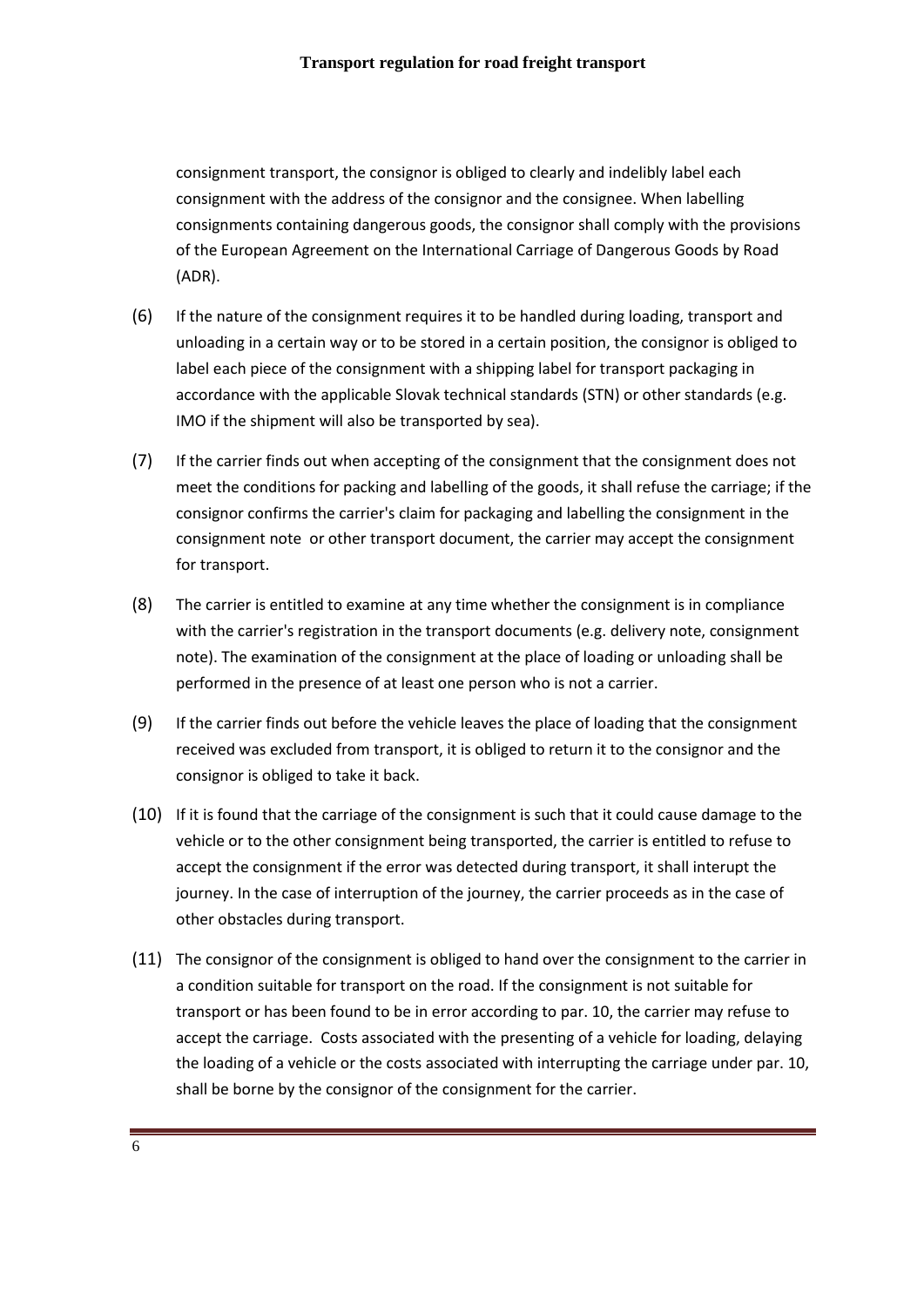- (12) If a consignment is made up of a large number of items, the carrier is obliged to determine the number of the consignments only if it has been agreed with the consignor in the contract for carriage. The carrier is obliged to record the result of the examination in the consignment note or to make a record.
- (13) The weight of the consignment is understood to be the weight of the load, including pallets, shipping boxes, containers etc. together with the handling and transport aids of the consignor taken together with the consignment.
- (14) The weight of the consignment is determined by the consignor and it is responsible for this information, which is stated on the consignment note or other accompanying documents.
- (15) The carrier is entitled to examine the weight of the consignment at any time, especially if the carrier has doubts about the correctness of the information from the consignor. The weight is determined by official weighing or calculation if the quantity of the load is given by the number of individual identical pieces or by the number of units of measurement and the weight of one piece of the consignment or unit of measure is known or detected by weighing.
- (16) The method of weight examination and the result of the examination shall be recorded by the carrier on all parts of the consignment note or other transport document available for examination.
- (17) The consignor shall bear the cost for measurement of the consignment weight (e.g. official weighing, etc.) if he has asked for the weight to be measured by the carrier in the contract of carriage or if the weight of the consignment determined by the carrier differs by more than 3% from the weight indicated by the consignor.
- (18) If the consignee has asked for the weight of the consignment to be determined, it is also obliged to bear the costs associated with the weight of the consignment.
- (19) The consignor in the Slovak Republic is aware that if he states without the knowledge of the driver of the vehicle or its operator, when loading the goods the maximum permissible total weight of the vehicle, the maximum permissible mass of the combination, the maximum permissible total weight of the trailer or the maximum permissible weight of the axles of the vehicle may to be pursuant to the Act of the National Council of the Slovak Republic no. 8/2009 Coll. on Road Traffic, as amended, sanctioned by the Police Force.
- (20) If the carrier determines that the permissible load weight has been exceeded, its wrong distribution caused by the consignor at the place of dispatch, the consignor is obliged to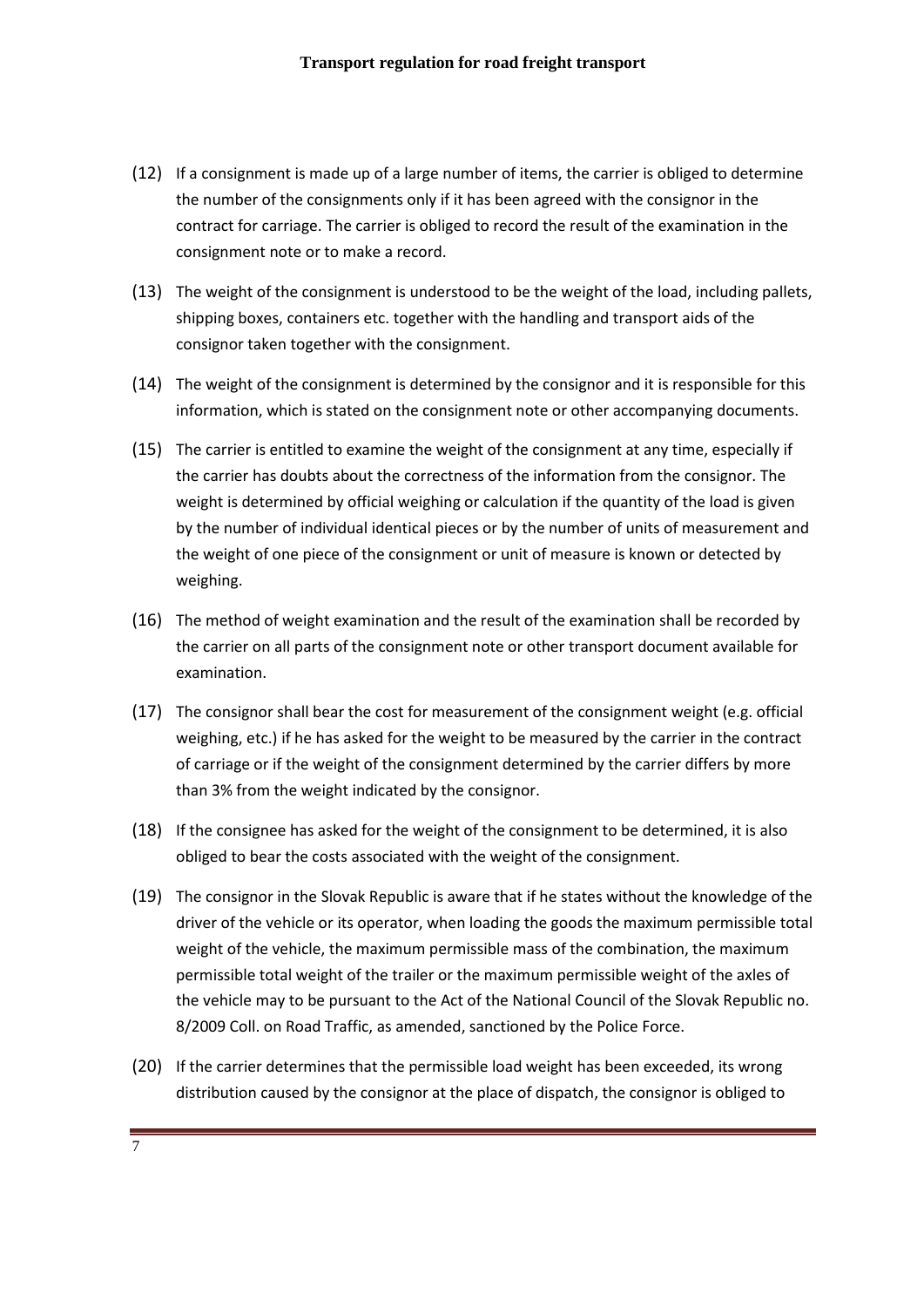unload part of the consignment or its relocation. If the carrier finds its out during the carriage e.g. due to incorrect consignment weight data, it is entitled to unload part of the consignment or its relocation to the account and risk of the consignor of the consignment. The fact that the consignment will be relocated or its part will be unloaded, the carrier is obliged to inform the consignor of the consignment and he is obliged to record these acts also in the transport document. The consignor is obliged to issue a separate transport order for the carriage of the unloaded part of the consignment.

- (21) The consignor is obliged to specify the place of loading and unloading (exact address) in the transport contract and also to notify the carrier of any restrictions on the entry of certain trucks of at a certain time to the place of loading or unloading. For example, if the place is not in a low emission zone, in a truck restricted zone with a certain total weight, with some axle load, and so on. The consignor is also obliged to state the period of operation of the consignee or at which time landing can be carried out.
- (22) Unless otherwise agreed between the carrier and the shipper, generally the consignor provides the loading and the consignee provides the unloading of the consignment.
- (23) The loading and unloading of load on the road is permitted in the SR only if it cannot be done off the road. The load must be put down and loaded as quickly as possible so that road safety is not endangered.
- (24) The crew of the vehicle is not obliged to provide loading and unloading of the vehicle from the point of view of the contract for carriage. The carrier shall only carry out loading or unloading if it has the necessary operating facilities and personnel, and this is expressly agreed in the contract for carriage and for an agreed surcharge for the carriage charge. The crew of the vehicle of the carrier can not use the handling equipment of the shippers from the point of view of work safety regulations unless they have been trained to use them and with the written consent of the shippers.
- (25) The consignor is obliged to take all necessary measures in time to ensure smooth loading and to protect the consignment from damage. The carrier (consignor and consignee) is obliged to ensure the conditions for work safety and for the economic use of the carrier's vehicles. In particular, it shall ensure that loading and unloading places and equipment were maintained in a condition that allows for the rapid and safe loading and unloading of consignments, ensuring that all areas used for driving vehicles, including non-public access roads, are maintained in a safe manner, sufficient lighting for loading and unloading vehicles.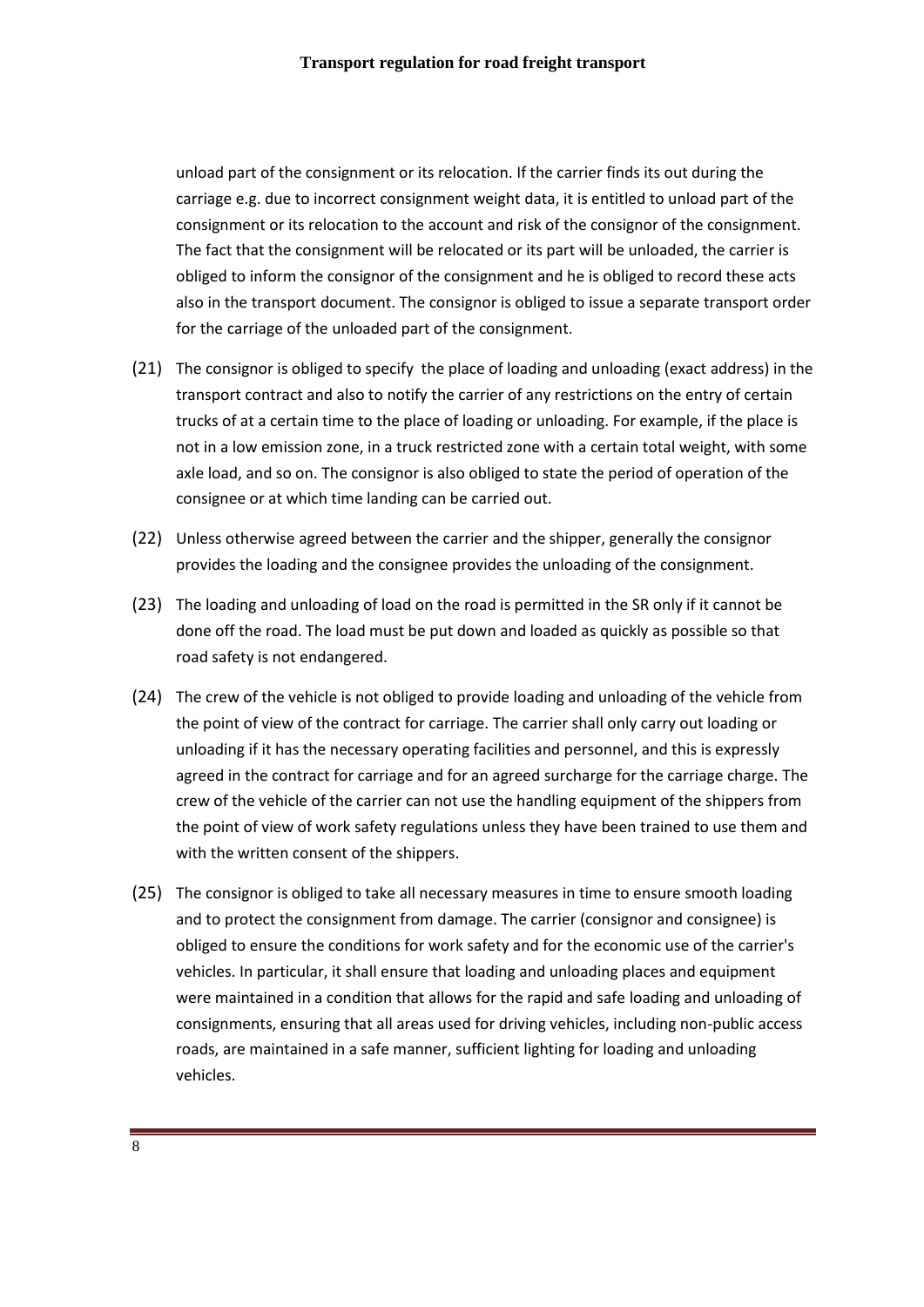- (26) IN general, THE SHIPPER (THE CONSIGNOR) IS RESPONSIBLE FOR SECURING THE LOAD ON THE VEHICLE AS IT HAS THE APPROPRIATE KNOWLEDGE OF THE CONSIGNMENT. THE CONSIGNOR OF THE CONSIGNMENT IS OBLIGED TO PROVIDE EXACT INFORMATION ABOUT THE CONSIGNMENT REGARDING THE WEIGHT AND DIMENSIONS OF INDIVIDUAL PIECES. IF THE CONSIGNOR HAS DRAWN UP INSTRUCTIONS FOR LOADING AND FASTENING THE LOAD IN ROAD FREIGHT TRANSPORT, HE IS OBLIGED TO PROVIDE THE CARRIER IN ADVANCE WITH THEM BEFORE INITIATING OF THE CARRIAGE IN A LANGUAGE THAT THE CARRIER UNDERSTANDS.
- (27) The driver (representative of the carrier) is obliged to take part in the loading and possibly direct the distribution of the load on the vehicle e.g. in terms of the uniform axle load of the vehicle carrying the goods and in order not to jeopardize the safety and continuity of road traffic. If the consignor does not follow the instructions of the carrier and therefore the loading error occurs, especially in the case of overloading the vehicle, the carrier is entitled to request the relocation of the load on the vehicle or the putting down of the load or the part thereof. If he is not satisfied with the carrier, he may refuse to perform the carriage, or arrange for the proper putting down and storage of the load on behalf of the consignor.
- (28) If the shipper provides loading and unloading of the vehicle, he is obliged to ensure that the vehicle and other equipment of the carrier are not damaged. Especially, it is not allowed to lower heavier loads from a higher height on the vehicle.
- (29) If there is a greater contamination of the loading space of the vehicle during loading, unloading or by transported load, the shipper is obliged to ensure cleaning it at its own costs after unloading of the consignment, and for repeated carriages after the last unloading. If the shipper fails to comply with this obligation, the carrier will ensure cleaning of the vehicle on shipper's behalf.
- (30) If it is necessary to disinfect the vehicle, it shall be provided by the carrier. Disinfection costs are borne by the shipper whose consignment has caused the need for disinfection.
- (31) If it is required to wash out the tank vehicle or tank container before loading any other type of load, the shipper must notify the carrier of this in the transport order or the framework contract for carriage. The costs of washing out are borne by the shipper.
- (32) Due to damage to the consignment during transport, the consignee may refuse to accept the consignment or its parts only if the consignment has been damaged to the extent that it cannot be used for the original purpose. However, the consignee is not obliged to accept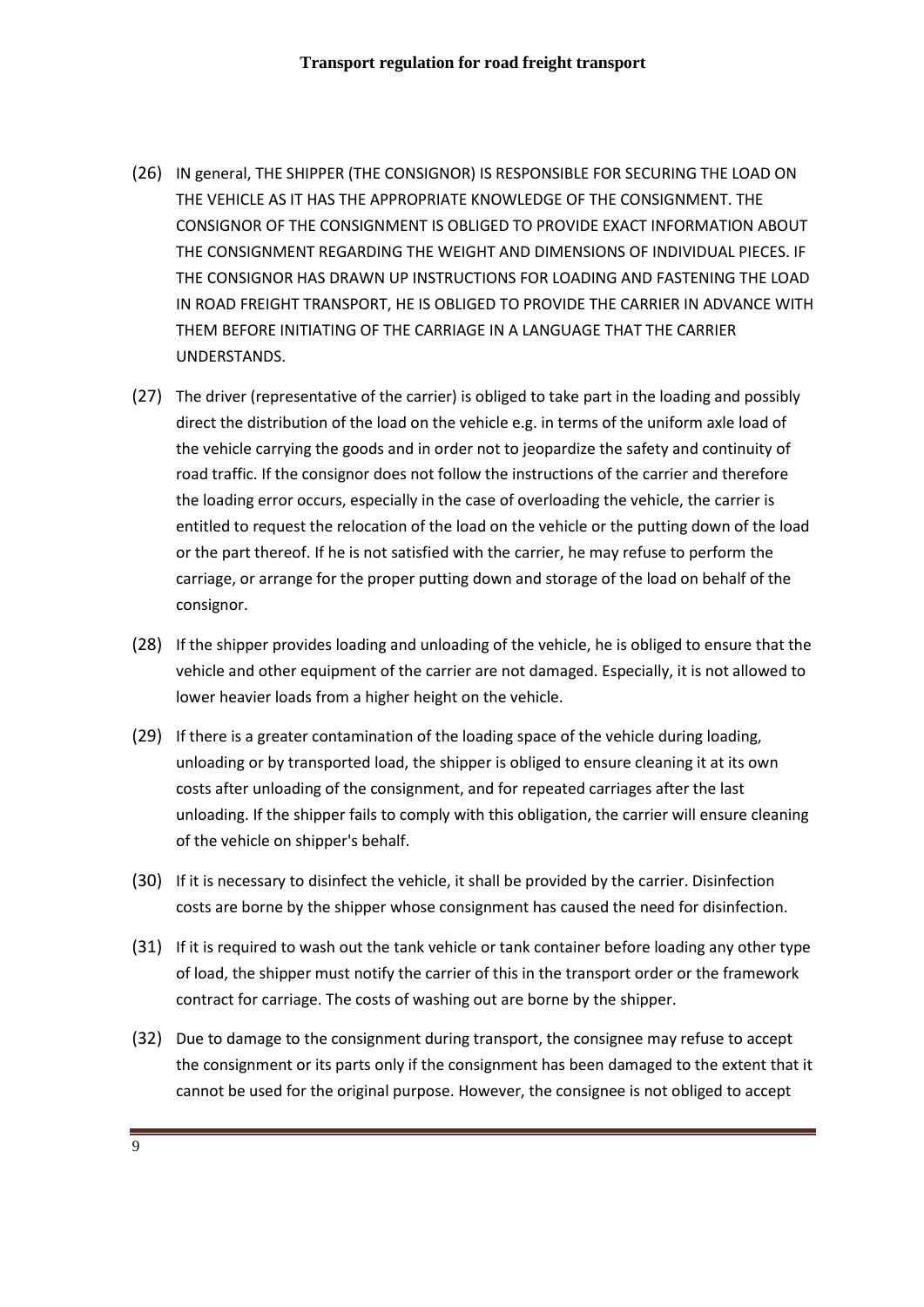the consignment until the carrier has not recorded the damage to the consignment in the presence of both parties. The record can also be made in the transport document.

- (33) Objections regarding the manner of loading, reloading and unloading, by the carrier (the member of the vehicle crew) shall be made in writing, to the consignor, consignee or other persons, for example in the consignment note.
- (34) The delay of the carrier during loading or unloading shall be deemed to be; unless otherwise agreed in the contract for carriage; the time from the required time of arrival of the carrier's vehicle for loading or unloading to the start of loading or unloading, and any failure not caused by the carrier to interrupt these works, including the issue of carriage documents for the consignment. For the delay time, the carrier may claim financial compensation, which should be agreed in the contract for carriage.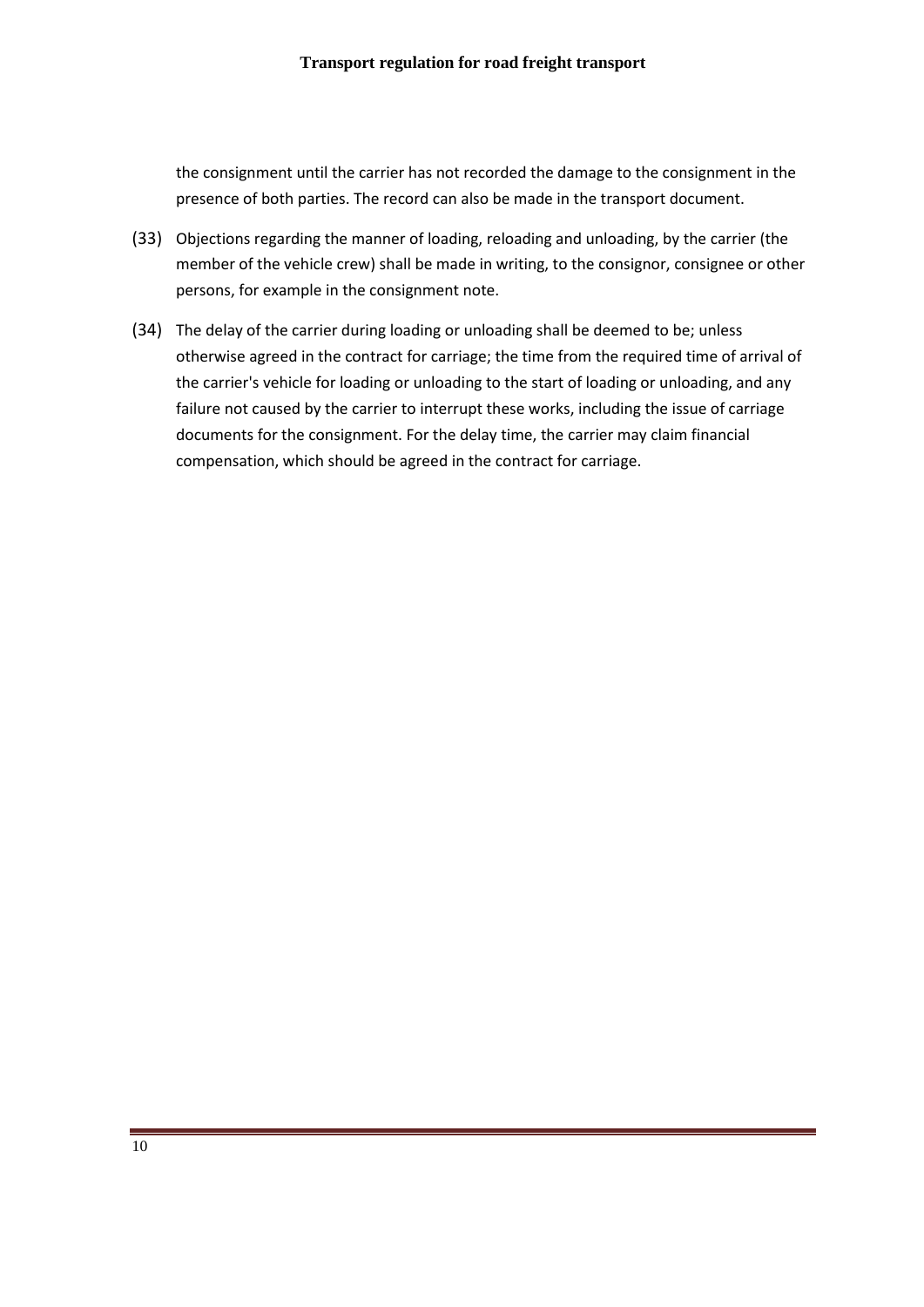# **Section II**

# **Method of conclusion and validity of the contract for the carriage of goods in national road freight transport**

#### **Article 6**

#### **Fundamental provision for a contract for carriage of goods in national road freight transport**

- (1) If a business entity orders a carriage by a carrier and a contract for carriage is concluded, it will be governed by the provisions of Sections 610-629 on the Contract for carriage under Act No. 513/1991 Coll. Commercial Code.
- (2) By the contract for carriage, the carrier undertakes to the consignor to transport the goods (consignment) from a particular place (place of dispatch) to another place (destination), and the consignor undertakes to pay him the remuneration (carriage charge).
- (3) The carrier is entitled to require the consignor to confirm the required carriage in the transport document, and the consignor is entitled to require the carrier to confirm the receipt of the consignment in writing.
- (4) If special documents are required to perform the carriage, the consignor is obliged to hand them over to the carrier at the latest when the consignment is handed over for transport. The consignor is liable for any damage caused to the carrier by not handing over these documents or their incorrectness.
- (5) Unless otherwise provided in the contract, the contract shall be terminated if the consignor has not requested the carrier to accept the consignment at the time specified in the contract, otherwise within six months of the conclusion of the contract.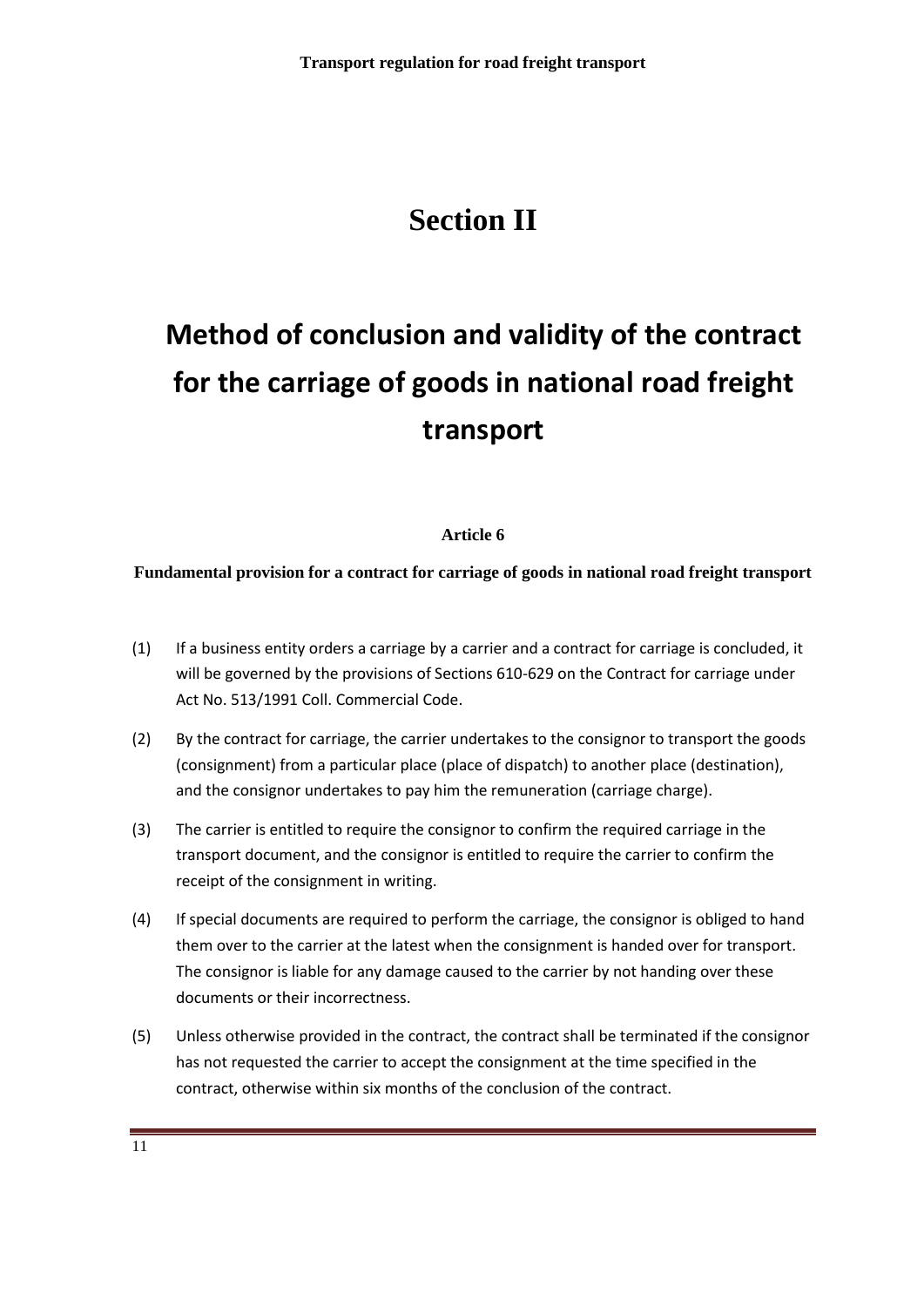- (6) The carrier is obliged to perform the carriage to the destination with professional care in the agreed time, otherwise without undue delay. In case of doubt, the time limit begins to run on the day following the handing over of the consignment by the carrier.
- (7) If the consignee of the consignment is known by the carrier, it is obliged to deliver the consignment to it or, if the consignment is to be picked up at the destination by the consignee under the contract, to notify it of the termination of the carriage.
- (8) As long as the carrier has not handed over the consignment to the consignee, the consignor is entitled to request the carriage to be interrupted and the consignment returned to him or otherwise disposed of, and pay the reasonable costs associated with it.
- (9) If the contract stipulates that before the consignment is handed over, the carrier withdraws from the consignee a certain sum of money (cash on delivery) or performs another collection operation, the provisions on bank documentary collection apply accordingly (Section 697 et seq. Of Act No. 513/1991 Coll. Commercial Code).
- (10) If the carriage of goods is ordered from a carrier by a natural person not an entrepreneur, a contract for the carriage of load is concluded pursuant to Section 765 et seq. 40/1964 Coll. the Civil Code, as amended.

#### **Obligations of the shipper and the consignee of the consignment**

- (1) The shipper is most often obliged to provide the carrier with correct information about the contents of the consignment and its nature and is liable for damage caused to the carrier by breach of this obligation.
- (2) The consignor is obliged to order the carriage at the carrier. The form of the order by email, fax or telephone is also sufficient, if the written form of the order is subsequently issued unless the carrier and the consignor agree otherwise.
- (3) The transport order can be issued for one carriage or a certain number of carriages. If the carriages are repeated and the carriage takes a longer period, it is preferable to conclude a framework contract for the carriage between the carrier and the shipper.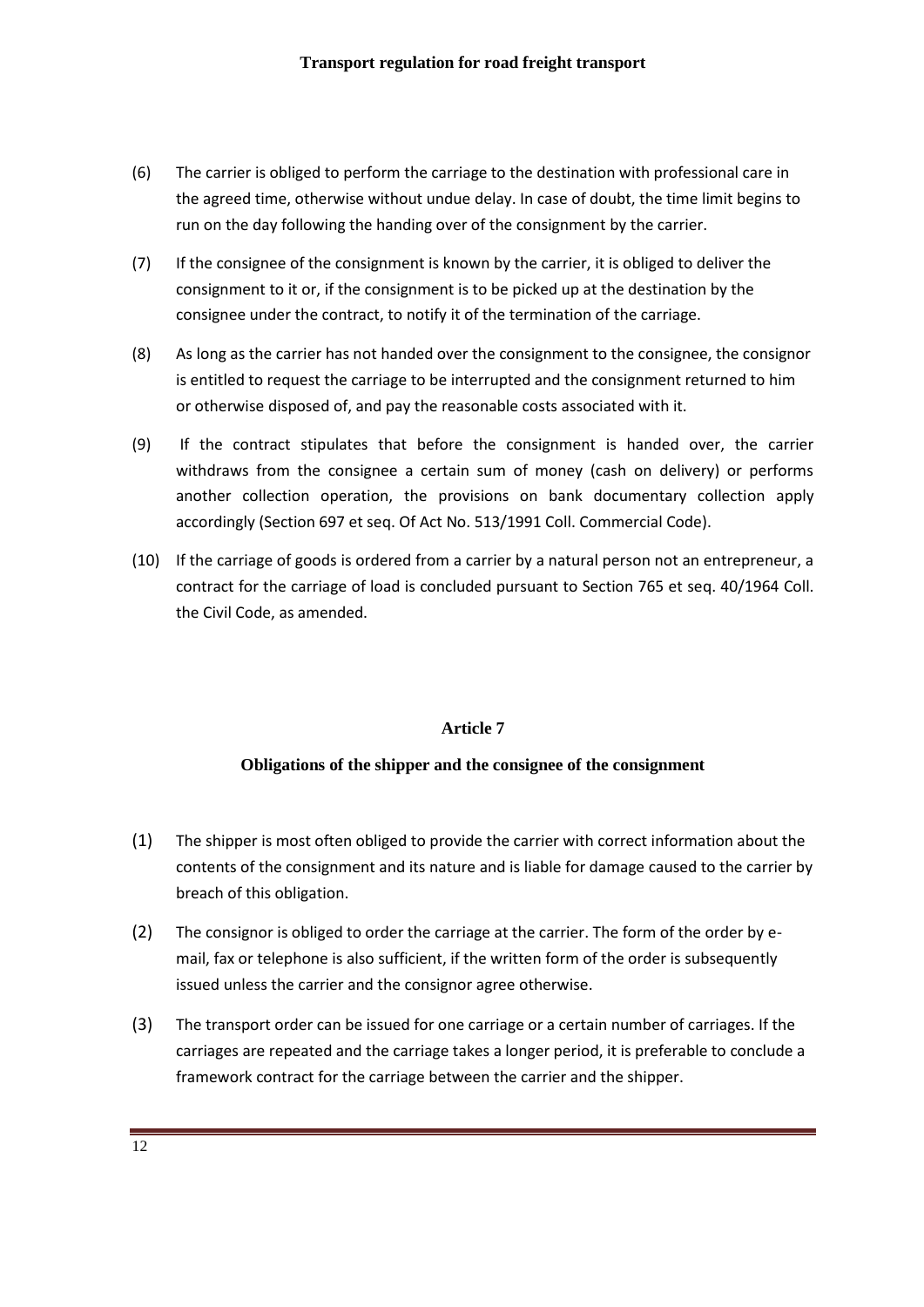- (4) The transport order must contain the data necessary for the performance of the carriage and the issuing of an invoice according to the applicable legislation. For the proper conclusion of the contract for carriage, the order or draft of the contract for carriage must contain the following information:
	- a) business name of the shipper of the carriage, address, company registration number, VAT number, email address, phone number and other contact information if needed,
	- b) information on the consignment (type, gross weight (including packaging and pallet weight), number of pieces, dimensions, attachment requirements, etc.),
	- c) place of dispatch and destination of the consignment (exact address),
	- d) if it is required, both the loading time and the unloading time,
	- e) for consignments carried to be repaired also the type and extent of damage.
	- f) agreed remuneration for performing the carriage (price for the carriage).
- (5) If special documents are required for performing the carriage, the consignor is obliged to hand them over to the carrier at the latest when the consignment is handed over for transport. The consignor is liable for any damage caused to the carrier by not handing them over or their incorrectness.
- (6) The shipper is obliged to inform the carrier about the higher price of the consignment than the normal market price when ordering the carriage.
- (7) The carrier is obliged to confirm the acceptance of the consignment at the request of the consignor in writing.
- (8) The contract for carriage is concluded between the shipper (consignor or consignee) and the carrier
	- a) by accepting of the order,
	- b) if it is the carriage that does not require to be ordered, then by commencement of carriage,
	- c) by handing over the consignment for transport.

#### (9) Order is accepted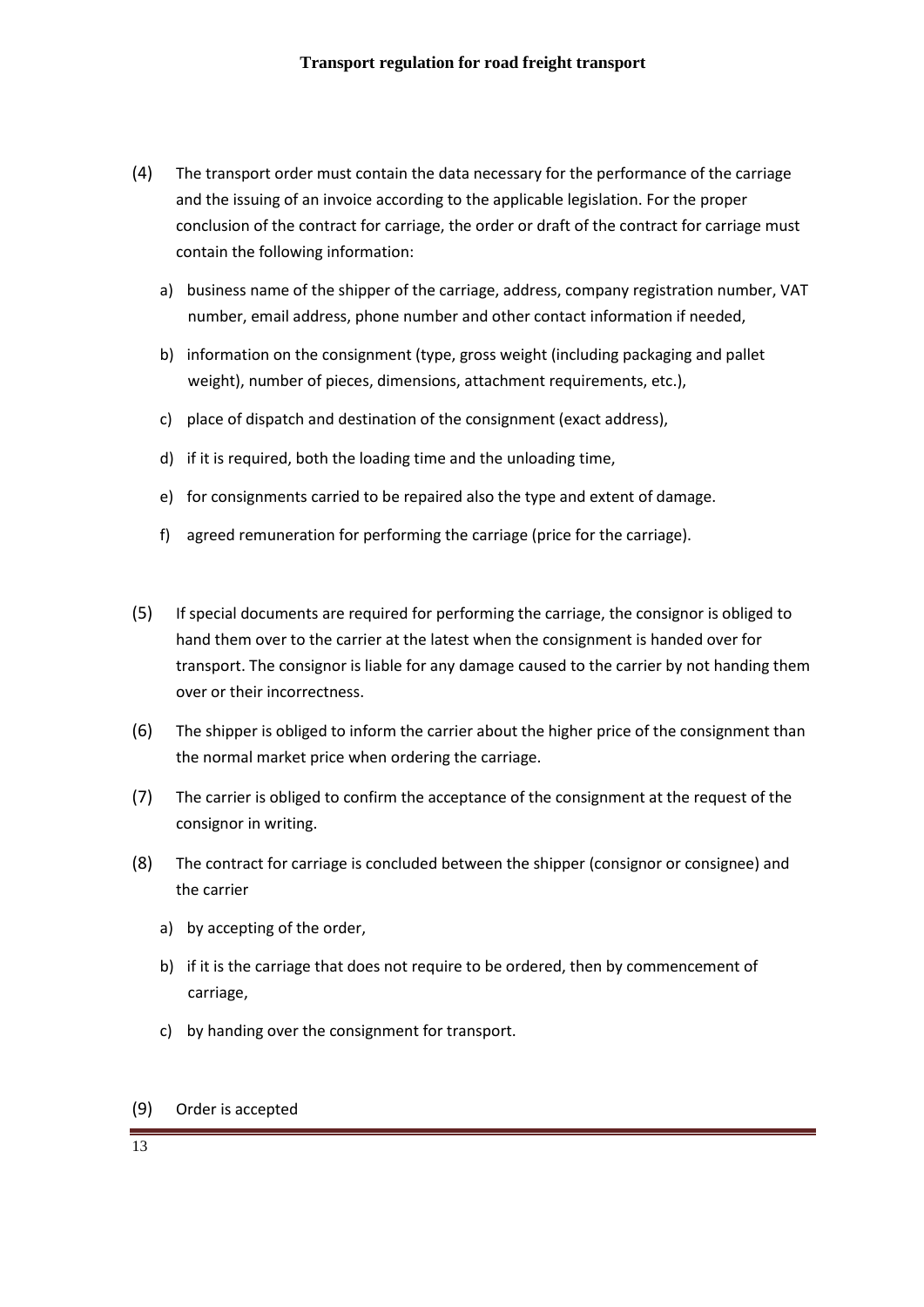- a) if there is an oral or telephone agreement between the carrier and the consignor about the scope, time, or the manner of performing the requested carriage, or
- b) at the moment when the shipper received, in writing, by email, by fax or other credible means, confirmation about it being accepted; if the shipper requests such confirmation, the carrier is obliged to comply with it,
- c) by commencement of the ordered carriage by the carrier, unless the order has been accepted under the preceding points.
- (10) If the carrier accepts the consignee's proposal for its further carriage to another consignee, a new contract for carriage is created.
- (11) Upon receipt of the transport order or the conclusion of the contract for carriage, the carrier may request the shipper to put down a deposit of up to 80% of the agreed price or provisional carriage price. The carrier is obliged to confirm receipt of the deposit and to issue the required tax documents (e.g. advance invoice).
- (12) Until the consignment is handed over, the consignor shall have the right to issue new orders under the conditions laid down in this Transport regulations.
- (13) The carrier is entitled to the agreed remuneration or, if not agreed, the usual remuneration at the time of conclusion of the contract, taking into account the carrier's commitment.
- (14) The carrier is entitled to a carriage charge after the performing the carriage to the destination, unless the contract specifies a different price.
- (15) If the carrier cannot complete the carriage for facts for which he is not responsible, he is entitled to a proportion of the carriage charge, taking into account the carriage already carried out.
- (16) If the consignee of the consignment is designated in the contract, he acquires rights under the contract when he asks for the consignment to be handed over after he arrives at his destination or after the time limit has expired. From this moment, claims for damage to the consignment are transferred to the consignee. However, the carrier shall not hand over the consignment to the consignee if it would be contrary to the instructions given by the consignor. In this case, the consignor still has the right to dispose of the consignment. If the consignor designates a carrier other person than the consignee, that person shall acquire rights under the contract in the same way as the original consignee.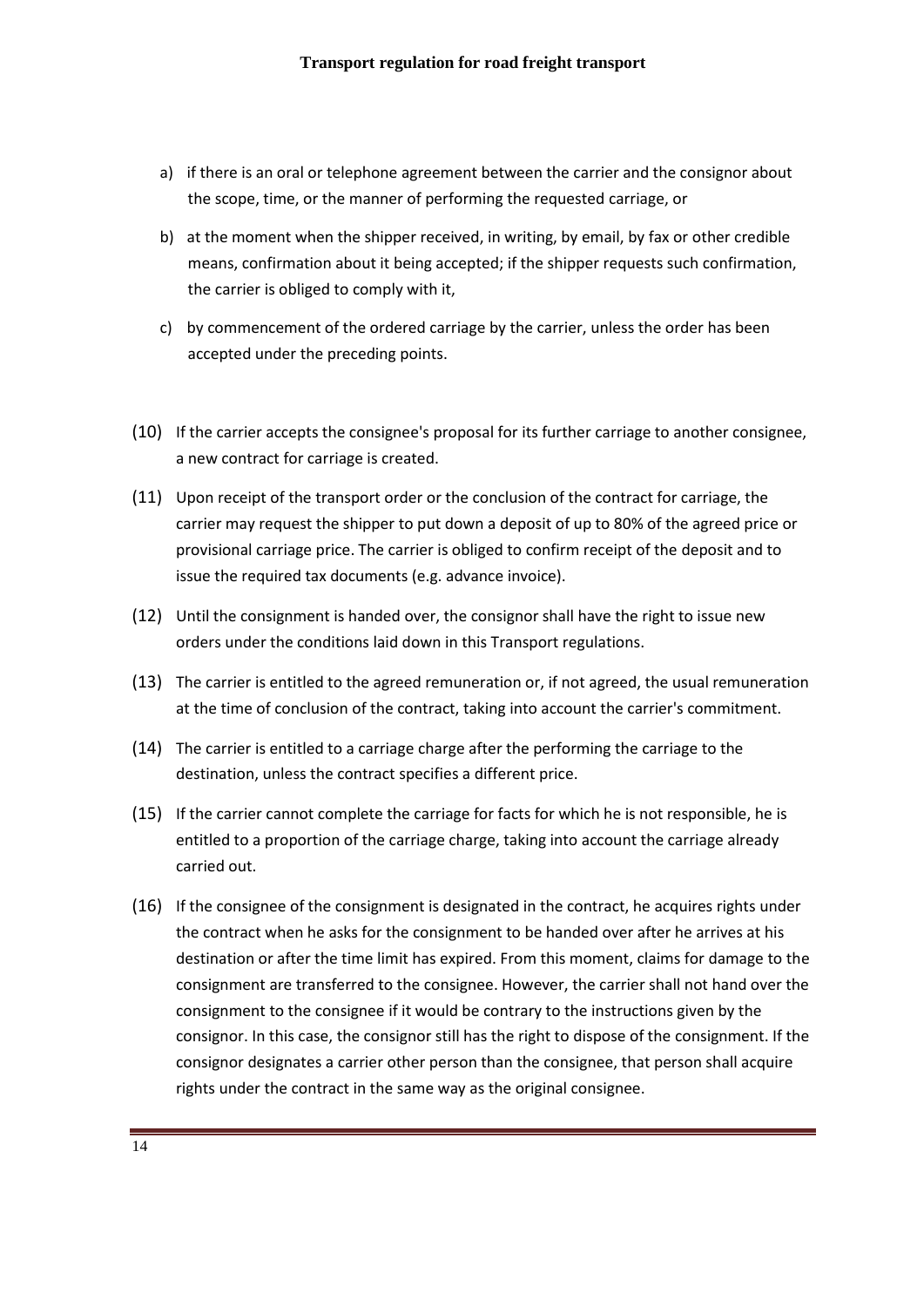- (17) By accepting the consignment, the consignee assumes the liability for the payment of the carrier's receivables to the consignor for the contract relating to the carriage of the received consignment if the consignee knew or had to know about the receivables.
- (18) The carrier shall have a right of retention to the consignment until it can dispose of its claims under the contract.
- (19) If several detention rights are attached to the consignment, the carrier's right of retention overrides the retention rights previously arisen.
- (20) The carrier's right of retention shall override the consignor's right of retention.

#### **Liability of the carrier for damage to the consignment and for non-compliance with transport conditions**

- (1) The carrier shall be liable for the total or partial loss of the consignment or for its damage which arises from the moment of receipt of the consignment to the moment it is handed over, as well as for the delivery period being exceeded.
- (2) The carrier is exempted from this liability if the loss of the consignment, its damage or the delivery period exceeded is caused by the entitled person, an order of the entitled person, which was not caused by the negligence of the carrier, by its own defect of the consignment or by circumstances which the carrier is unable to avert and whose consequences to be removed is not in his power.
- (3) The carrier may invoke, in order to dispose of its liability or defects of the vehicle used for the carriage or the fault or mistake of the person from whom he hired the vehicle or his agents or workers.
- (4) Taking into account the provisions of the CMR Convention, Article 18, par. 2 to 5, the carrier is exempted from liability if the loss or damage arises from a particular dangersrelated to one or more of the following:
	- a) the use of open vehicles without curtains where such use of vehicles has been expressly agreed and noted in the consignment note;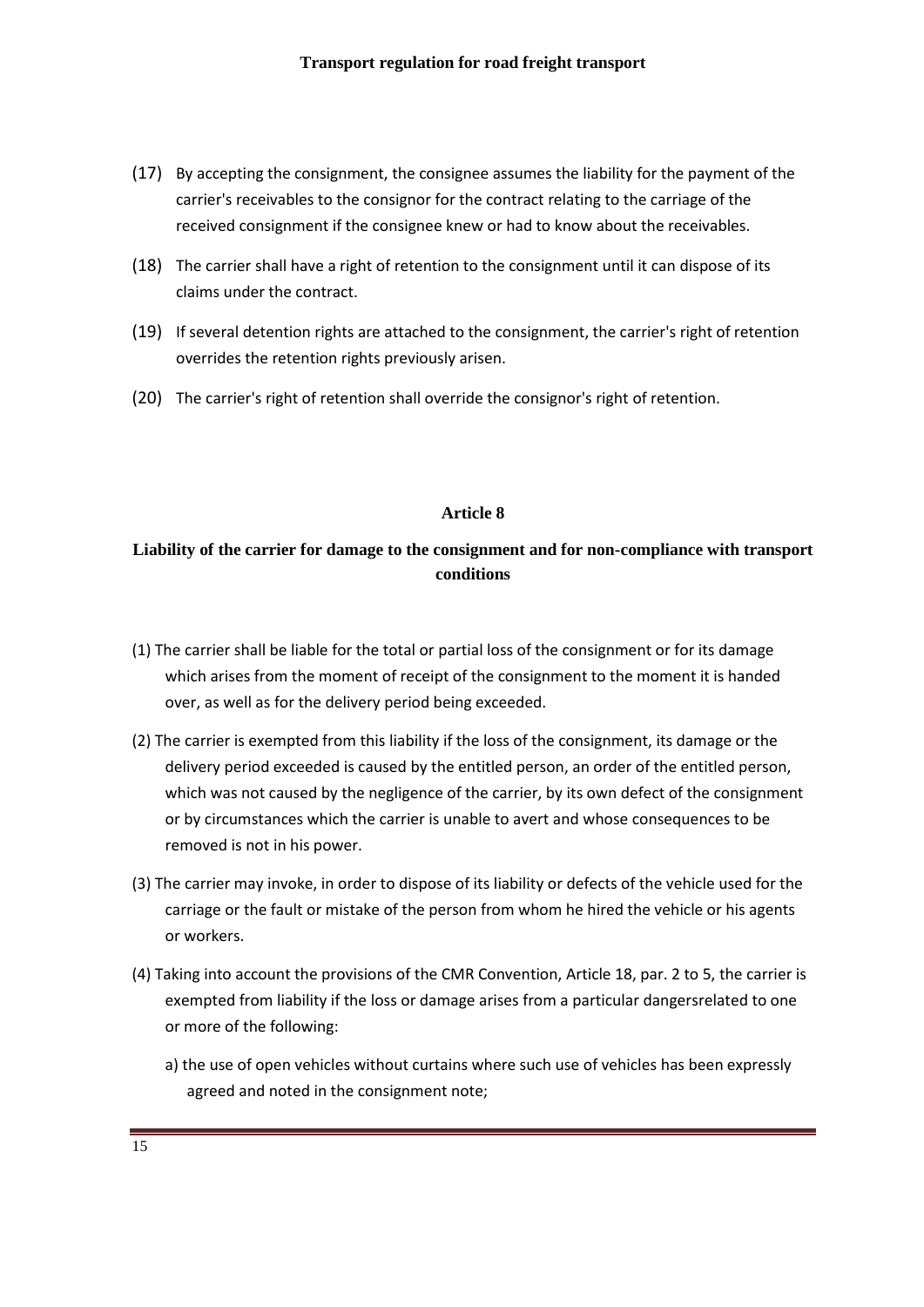- b) the missing packaging or defective packaging of the consignment, which, by its nature, is liable to be lost or damaged if it is not properly packaged or is not packaged at all;
- c) handling, loading, placing or unloading a consignment by the consignor, consignee or persons acting on behalf of the consignor or consignee;
- d) the nature of certain goods for which they are subject to total or partial loss or damage, in particular fracture, rust, internal deterioration, drying out, leakage, normal loss or action of insects or rodents;
- e) inadequate or defective marks or numbers of individual pieces of the consignment;
- f) the transport of live animals.
- (5) If the carrier is not liable under this Article for any of the circumstances giving rise to the damage, it shall be liable to the extent to which it has contributed to the damage to which it is liable under this Article.
- (6) Evidence that the loss of a consignment, its damage or the delivery period exceeded is due to any of the causes specified in the CMR Convention Article 17, par. 2, belongs to the carrier.
- (7) If the carrier certifies that, in the circumstances of the case, the loss or damage of the consignment may arise from one or more of the special dangers referred to in CMR Convention, Article 17, par. 4, it is assumed that they have arisen from these dangers. However, the entitled person can prove that the damage was not completely or partially caused by these dangers.
- (8) The presumption referred to in the preceding paragraph shall not apply in the case provided for in the CMR Convention of Article 17 par. 4 a) if there is an unusually large loss or loss of a single piece of consignment.
- (9) If the carriage is carried out by a vehicle equipped with such facilities that the consignment is protected from the effects of heat, cold, temperature fluctuations or humidity, the carrier may invoke the CMR Convention, Article 17 par. 4 d) only if he demonstrates that it has taken all the measures it has in the circumstances with regard to the selection, maintenance and use of those facilities and has been guided by the specific instructions given to it.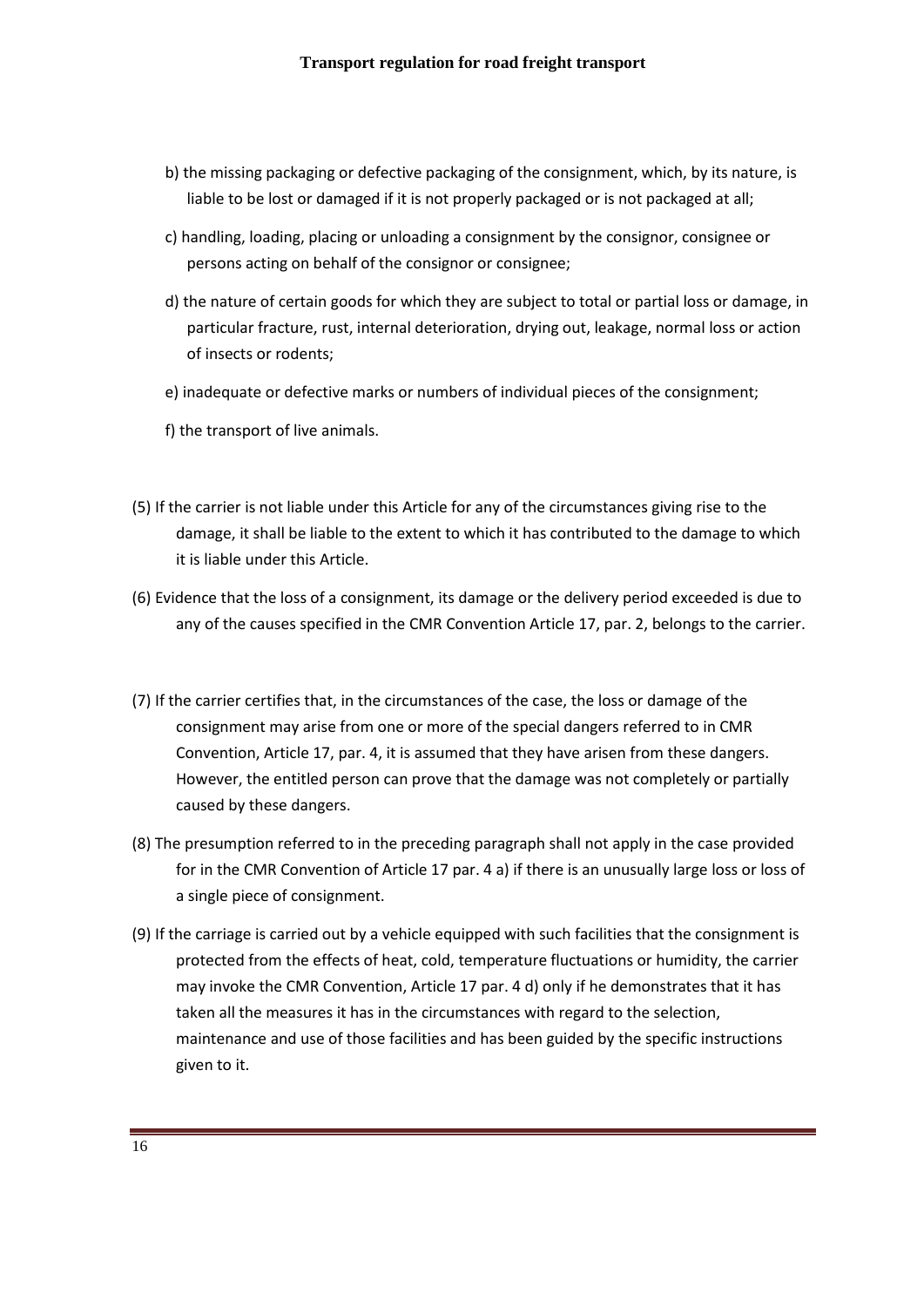- (10) The carrier may invoke Article 17, par. 4 f) of the CMR Convention only if it demonstrates that it has taken all the necessary measures to do so and that it has been guided by the specific instructions given to it.
- (11) Exceeding the delivery period occurs when the consignment has not been handed over within the agreed period and unless the time limit has been agreed when the actual time of carriage, taking into account the circumstances and partial loading, in particular taking into account the time required to assemble
- (12) The entitled person may consider the consignment without further evidence to be lost if it has not been handed over within 30 days after the expiry of the agreed period, and within 60 days after receipt of the consignment by the carrier for the transport, unless the deadline has been agreed.
- (13) When receiving a refund for a lost consignment, the entitled person may ask in writing to be notified immediately if the consignment is found within one year of payment of the refund. It shall be given written confirmation of such request.
- (14) Within 30 days of receiving a consignment finding report, it may be entitled to request the consignment to be handed over to it, but must fulfill the obligations under the consignment note and return the refund received, if applicable after deduction of the expenditure included therein; however, it shall retain the right to compensation for exceeding the delivery period pursuant to Articles 23 and 26 of the CMR Convention.
- (15) If the entitled person has not lodged an application under paragraph 13 or has not given instructions under paragraph 14 within 30 days, or if the consignment is found one year after payment of the refund, the carrier may dispose of the consignment under the law in force at the place where the consignment is.
- (16) If a consignment is handed over to a consignee without the cash on delivery in accordance with the terms of the contract for carriage, the carrier is obliged to provide the consignor with the compensation for damages up to the amount of the cash on delivery; however, he has a right of recourse against the consignee.
- (17) If the consignor hands over a dangerous consignment for the carriage, it is obliged to notify the carrier of the exact nature of the danger arising from the consignment or to inform it of the precautions to be taken. If this notice is not included in the consignment note, it is the responsibility of the consignor or the consignee to prove otherwise that the carrier was aware of the exact nature of the danger associated with the transport of the consignment.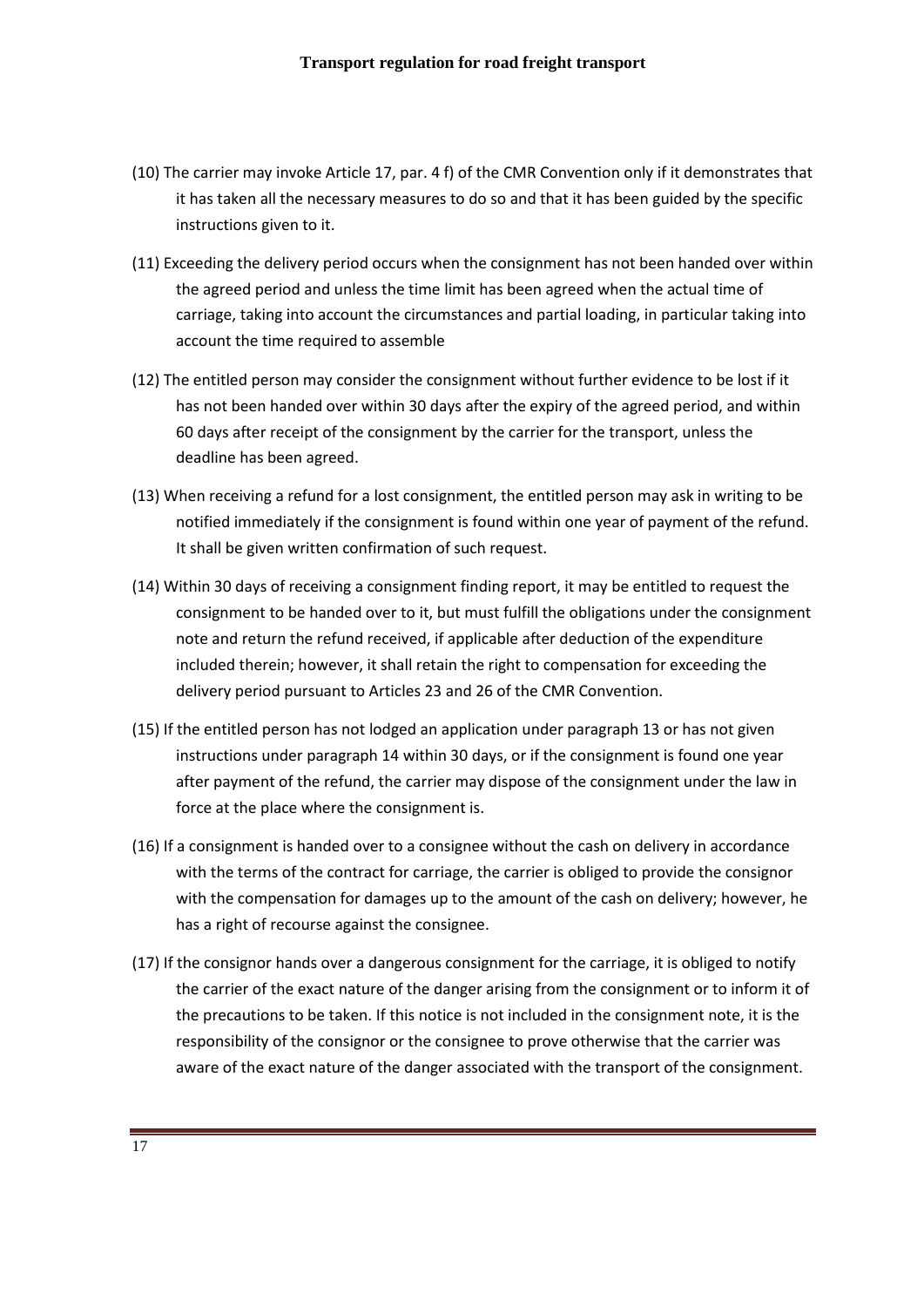- (18) The carrier may put down, destroy ordisable dangerous consignments of dangerous nature at any time and place of which it was not, within the meaning of the preceding paragraph of this Article familiar with, without any obligation to compensate for the damage; moreover, the consignor is liable for all expenses and damages arising from the handing over or transport of such consignment.
- (19) If, pursuant to the provisions of this CMR Convention, the carrier has the obligation to compensate for the complete or partial loss of the consignment, the compensation shall be calculated from the value of the consignment at the place and time of its receipt for carriage.
- (20) The value of a consignment is determined by the stock market price and, if there is no stock market price, by the current market price, and if neither the stock market price nor the current market price is available, according to the general value of the goods of the same nature and quality.
- (21) The damages may not exceed 25 francs per kilogram of missing gross weight. Frank is a gold franc of 10/31 grams and a purity of 0.900.
- (22) In addition, the transportation costs, customs and other expenses incurred in connection with the transport of the consignment shall be reimbursed at complete loss in full and at a partial loss of proportion; other damages are not paid.
- (23) If the delivery period is exceeded and the entitled person proves that the damage was caused for this reason, the carrier is obliged to pay for the damage only up to the amount of the transport costs.
- (24) A higher refund may only be claimed if, pursuant to Articles 24 and 26 of the CMR Convention, the price of the consignment or the specific interest in delivery have been indicated.
- (25) The consignor may, if it pays the agreed transport surcharge, indicate in the consignment note the price of the consignment in excess of the limit given in Article 21 and in that case replace the given price with that limit.
- (26) In the case of damage to a consignment, the carrier shall pay the amount by which its value has been reduced; the amount shall be calculated from the value of the consignment determined in accordance with Article 23, par. 1, 2 and 4 of the CMR Convention.
- (27) However, the compensation for damages may not exceed: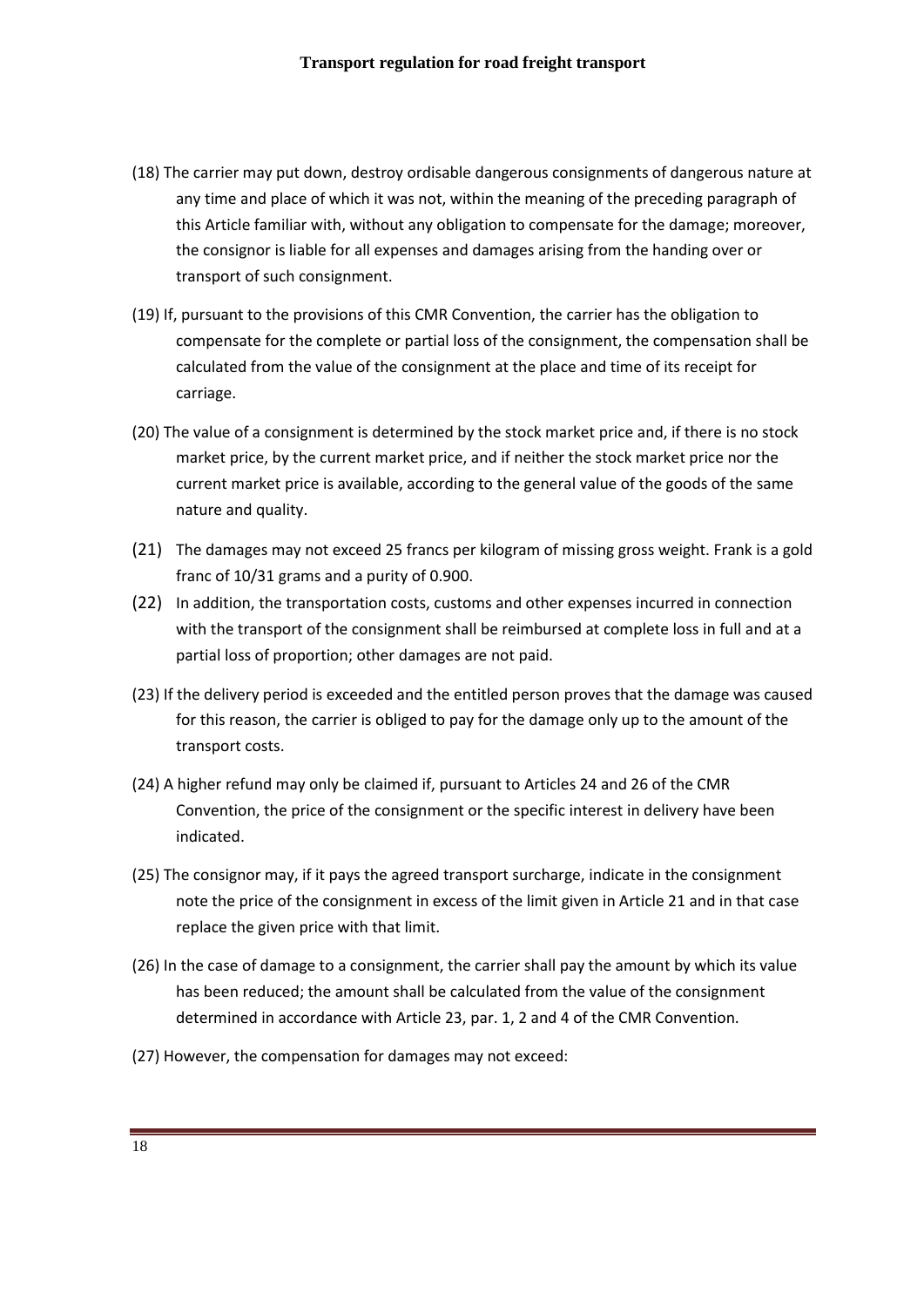- a) if the whole consignment has lost value through damage, the amount that would be paid in its complete loss;
- b) if only part of the consignment has lost value through damage, the amount which would have been paid in the event of the loss of the defective part of the consignment.
- (28) The consignor may, if it pays the agreed transport surcharge, indicate the amount of special interest in the delivery of the consignment in case of its loss or damage or the delivery period exceeded in the consignment note.
- (29) Where a particular interest in delivery has been indicated, irrespective of the compensation provided for in Articles 23, 24 and 25 of the CMR Convention, compensation for further proven damages may be claimed up to the amount of the indicated interest in delivery.
- (30) The entitled person may claim interest on damages. This interest of 5% per annum is calculated from the date of sending the written complaint to the carrier and, if no claim has been made, then from the date of filing the complaint in court.
- (31) Where the amounts on which the damages are calculated are not expressed in the currency of the country in which the refund is requested, the currency conversion shall be made at the current rate prevailing at the date and place of payment of the refund.
- (32) If the loss of a consignment, its damage or the exceeded delivery period of a consignment covered by the CMR Convention may lead to the application of non-contractual claims under the applicable law, the carrier may invoke those provisions of the Convention which exclude its liability or which determine or limit the extent of damages.
- (33) If, in the event of a loss of a consignment, its damage or the exceeded delivery period, extraordinary liability against one of the persons for whom the carrier is liable under Article 3 of the CMR Convention may be invoked, that person may also invoke those provisions of the CMR Convention which exclude the liability of the carrier or which determine or limit the extent of the compensation.
- (34) A carrier may not invoke those provisions of this Chapter which exclude or limit its liability or impose a burden of proof where the damage is caused intentionally or by such fault as to be deemed equivalent under the law of the court hearing the case to the intention.
- (35) The same is applicable, if the intentional acts or faults of the carrier or other persons used by the carrier for the performance of the carriage have been committed, and where such agents, workers or other persons have acted in the course of their duties. In such a case, such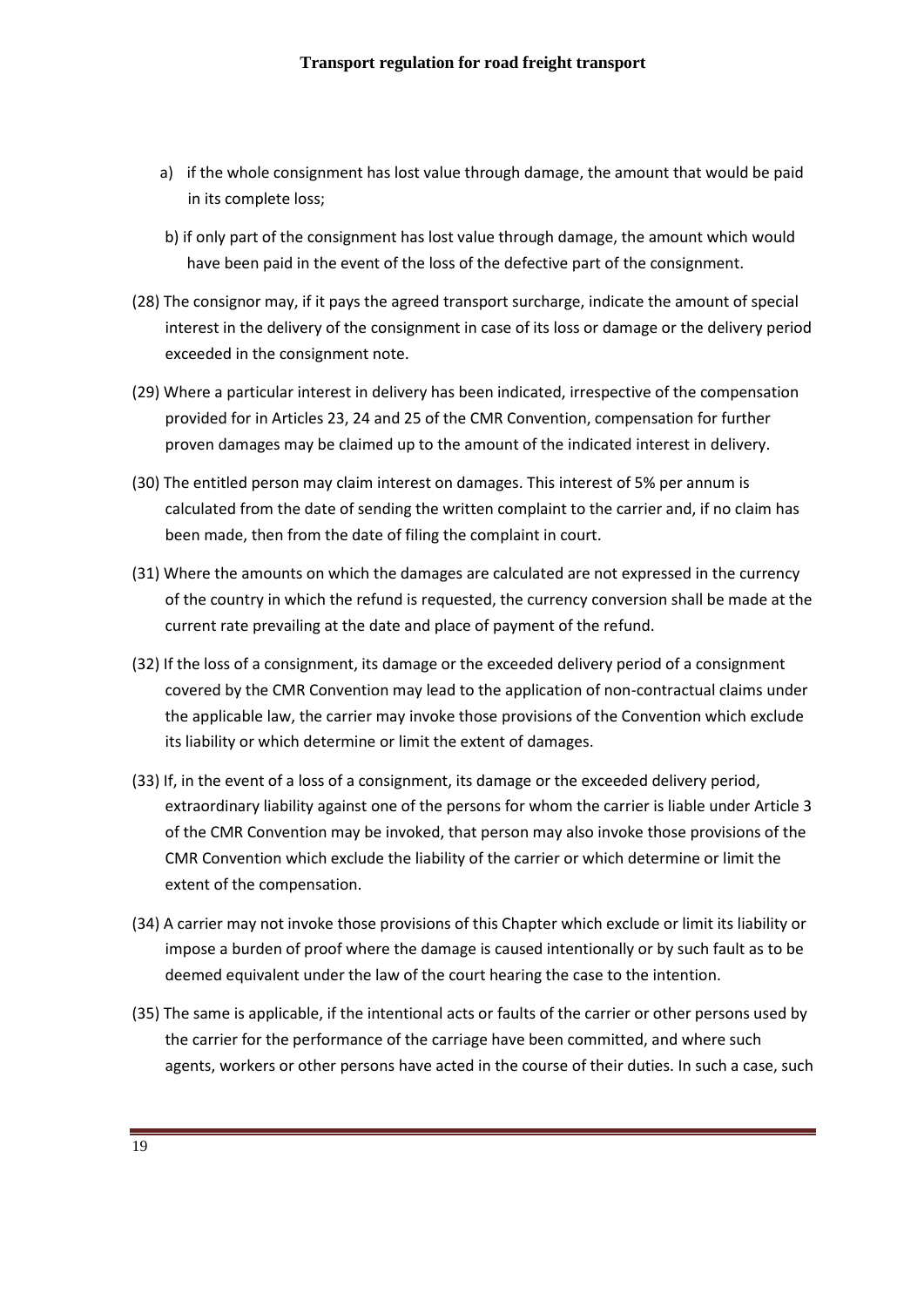agents, workers or other persons may also not invoke the provisions of this Article in respect of their personal liability.

#### **Article 9**

#### **Conditions for modifying the contract for carriage and withdrawing from the contract**

- (1) Until the consignment is issued, the consignor may require that the transport be interrupted and the consignment returned to him or otherwise disposed of in agreement with the carrier and the consignor is obliged to reimburse the cost effectively incurred thereby.
- (2) The consignee of the consignment may propose the consignment to be handed over at another unloading place.
- (3) Transport and other costs connected with the realization of the change of the contract for carriage according to par. 1 is paid by the consignor and according to par. 2 by the consignee.
- (4) Proposals for amendments of the contract for the carriage under art. 7.
- (5) If after the arrangement of the contract for carriage the need for transport ceases to exist, the consignor is obliged to notify the carrier without undue delay.
- (6) If the carriage has been cancelled only after the vehicle has left the agreed loading place or the vehicle has already arrived to such a place and the consignor did not handed the consignment over for any reason, the carrier has the right for reimbursement for the costs incurred.
- (7) If the carrier cannot perform the agreed carriage or cannot perform it under the agreed conditions or conditions stipulated in this Transport regulation, he is obliged to notify the consignor without undue delay. If the consignor does not comply with the new conditions proposed by the carrier, it is entitled to withdraw from the contract for carriage; it may also withdraw from the contract if the vehicle has not arrived within three hours of the agreed loading time of the vehicle without prior agreement with the consignor.
- (8) If, after receipt of the consignment, an obstacle occurs for which the carriage cannot be initiated or continued or the consignment cannot be handed over and the consignor has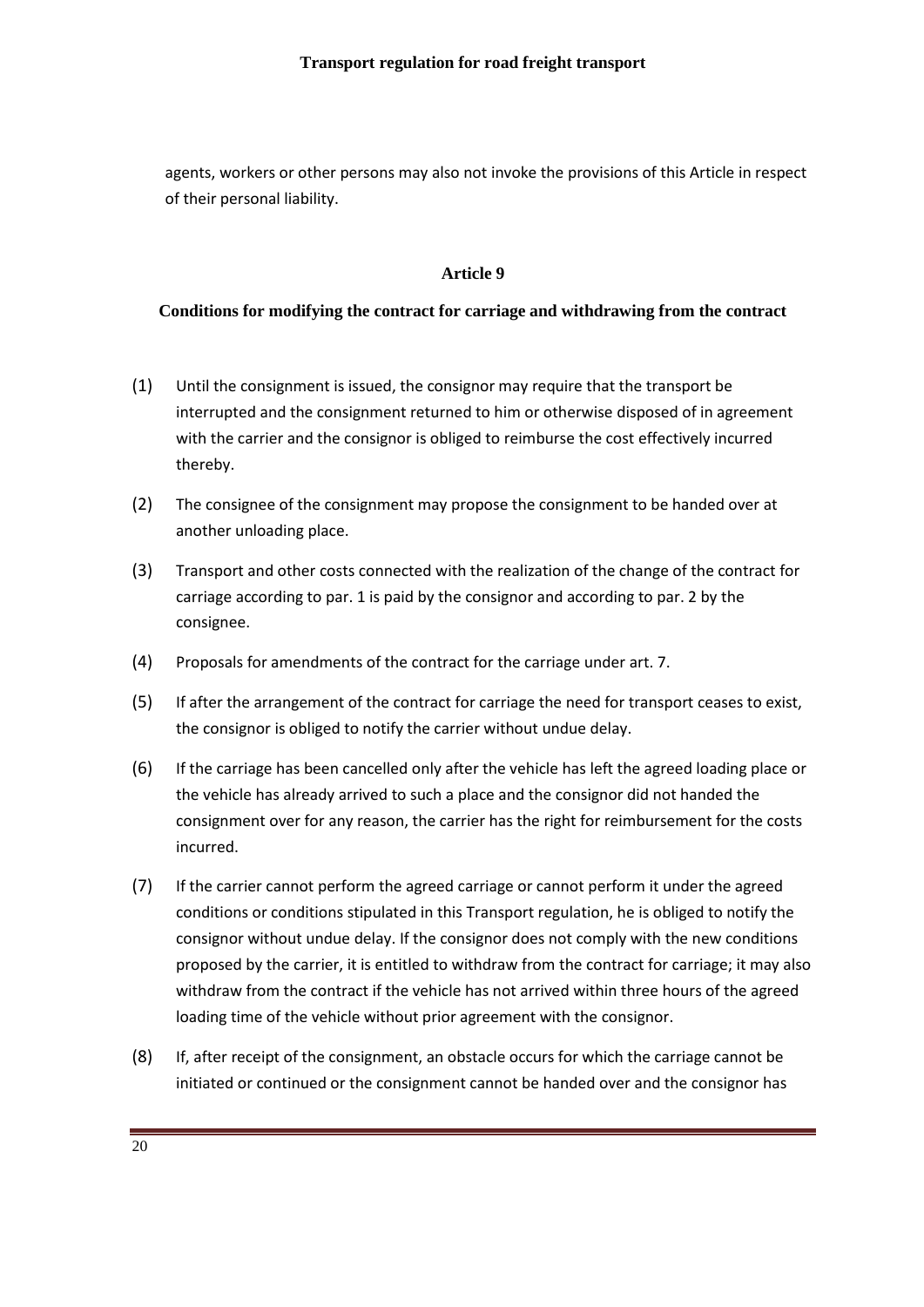not agreed another procedure for such a case, the carrier shall request the consignor's proposal without delay.

- (9) The carrier does not need to notify the consignor if it is a transitory obstacle (e.g. the need of transferring the consignment) and achievement of its proposal would require a longer time than when removing the obstacle.
- (10) If an obstacle disappears before the consignor's additional proposal has been made, the carrier shall proceed according to the terms originally agreed. The consignor may already make a proposal in the transport document on how to dispose of the consignment in the event of an obstacle in transport during performance of the contract of carriage.
- (11) If it is not possible to deliver the consignment to the consignee or return it to the consignor under the previous provisions, the carrier shall procure the consignment; the carrier shall notify the consignor without undue delay of the deposit of the consignment. Storage costs are borne by the consignor.

#### **Article 10**

#### **Freight transport documents**

- (1) The transport document as a carriage document accompanies the consignment until its delivery or disposal. The transport document is obliged to be duly filled in by the consignor to the carrier or it is obliged to provide the data concerning the consignment to the carrier and after signing it, for example, by the carrier in the consignment note or otherwise the carrier may agree on the transport document.
- (2) The transport document is handed over to the carrier with the consignment, unless agreed otherwise.
- (3) The transport document must contain at least the following: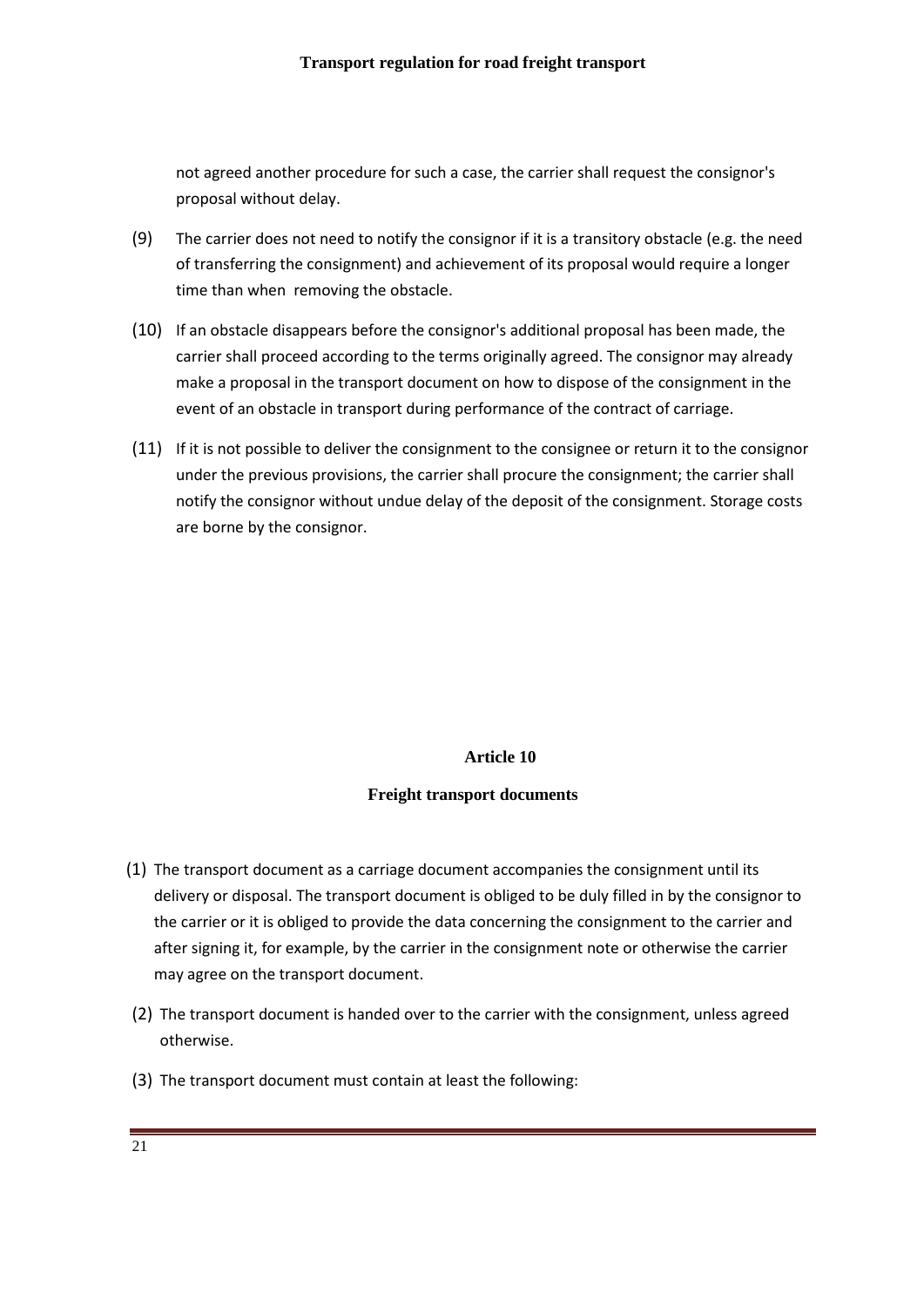- a) consignor's and consignee's name,
- b) the common name of the contents of the consignment and its packaging,
- c) number of units,
- d) total weight of the consignment,
- e) loading place and unloading place,
- f) date and confirmation of receipt of the consignment by the carrier and the consignee,
- g) place for the reservations of the carrier.
- (4) The transport document in national road freight transport is
	- a) transport note completed and submitted by the consignor,
	- b) delivery note, if it meets the above conditions.
- (5) If a consignment is loaded or unloaded in several places, the consignor is obliged to hand over a separate transport document for each part of the consignment. For some types of carriages, transport document data may be simplified.
- (6) The carrier and shippers (consignor and consignee) are responsible for the correctness and completeness of the data they enter in the transport document.
- (7) The carrier has the right to enter the carrier's reservations into the transport document to the type of vehicle used, based on the request of the consignor of the carriage, the condition of the consignment, its packaging, the number of pieces and the way of loading.
- (8) In the carriage of dangerous goods, additional documents required by the applicable legislation, which are listed in other sections of the Transport regulation, are required from the consignor.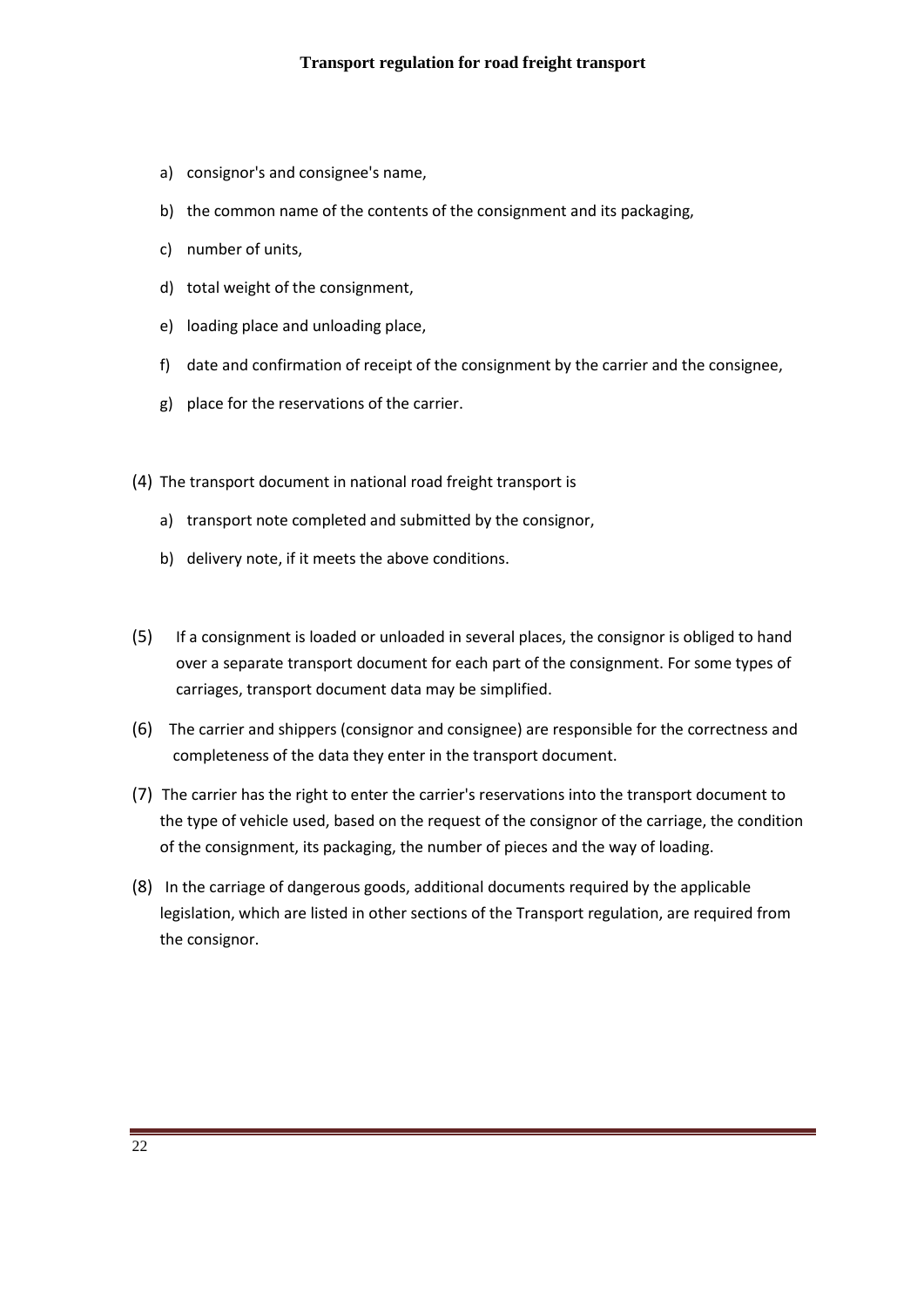# **Section III**

# **Carriage of dangerous goods**

#### **Article 11**

#### **Fundamental provision for the carriage of dangerous goods**

- (1) In road transport, only dangerous goods whose carriage is permitted by an international treaty binding the Slovak Republic (European Agreement on the Transport of Dangerous Goods by Road - ADR hereinafter referred to as the "ADR Agreement") can be transported; this does not apply if it is
	- a) the carriage of dangerous goods in the military district or in another closed area of the armed forces by the armed forces vehicle or the carriage of dangerous goods in the armed forces convoy following the prescribed route of carriage and under the consignor's permanent supervision,
	- b) transport of explosives by vehicles of the armed forces or vehicles of armed security force under their constant supervision over the entire carriage route,
	- c) time-limited transport operations with clearly identified dangerous goods, including forbidden goods, which, by way of exception, have been authorized by the transport authority, subject to the condition that safety is not compromised, or
	- d) carriage of deregistered vehicles without a battery, from which operating fluids and flammable gas do not leak.
- (2) The carriage of dangerous goods on the territory of the Slovak Republic can only be performed in the manner and under the conditions specified in the ADR Agreement and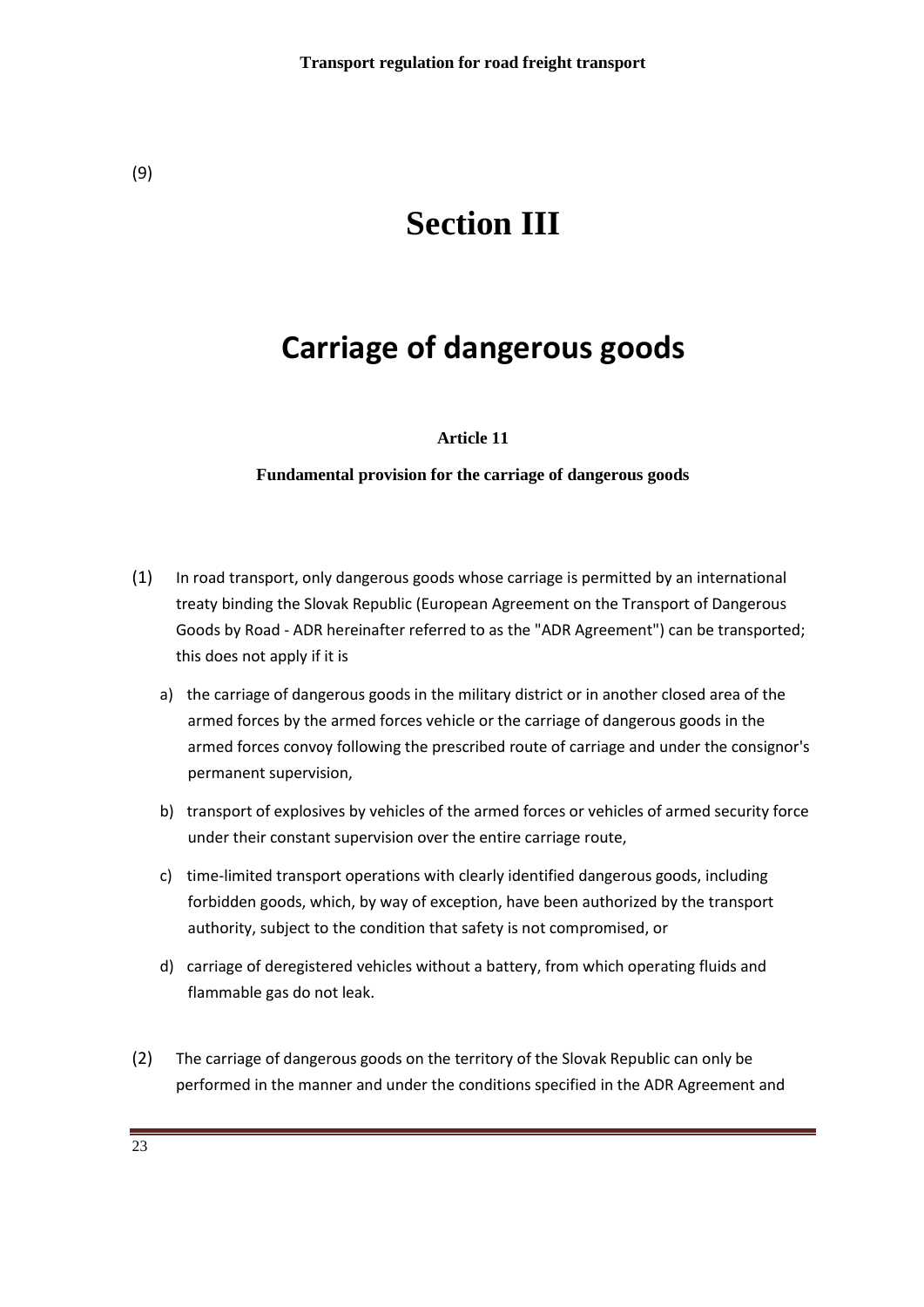stipulated by the Act of the National Council of the Slovak Republic no. 56/2012 Coll. on Road transport.

- (3) The carriage of dangerous goods may only be performed by a type-approved vehicle and by the use of packaging, tanks and containers that are approved and marked. Specific regulations <sup>1</sup>establishing type safety requirements for vehicles and transport equipment and their use, storage, cleaning, disinfection and decontamination and rules for handling and transporting explosives, radioactive substances, chemicals, biological and other hazardous wastes, live micro-organisms and genetically modified organisms, must be observed during packaging and other handling prior to carriage, loading, during carriage and unloading of dangerous goods.
- (4) The carrier has appointed one safety adviser, has the necessary technical base, vehicles and transport equipment according to paragraph 3 and vehicle crews and other persons involved in loading, unloading or other handling of dangerous goods that have been trained by the safety adviser.
- (5) Vehicle crews involved in the carriage of dangerous goods shall comply with the rules of handling and carriage, the safety measures for handling and transporting them, comply with the instructions of the safety adviser and, if a traffic accident or other accident involving the leakage of dangerous goods has occurred, minimize the scope of the damage to human and animal health, property and the environment.
- (6) Every person involved in the loading, handling during the carriage and unloading of dangerous goods is obliged to behave in such a way that it does not increase the foreseeable risk of dangerous goods being transported.

-

1

For example, par. no. 22 to 26 of the Slovak National Council Act No. 51/1988 Coll. on mining activity, explosives and state mining administration, as amended, par. no. 23 and 24 of Act no. 223/2001 Coll. on waste and on amendments to certain other acts, as amended, par. no. 8 to 10 of Act No. 151/2002 Coll., on the use of genetic technologies and genetically modified organisms, as amended, par. no. 14 and 15 of Act no. 541/2004 Coll. on the Peaceful Use of Nuclear Energy (Atomic Act) and on the amendment and supplement of certain acts as amended by Act no. 21/2007 Coll. par. no. 13 and 45 of Act no. 355/2007 Coll. on Protection, Support, and Development of Public Health and on the amendment and supplement of certain laws as amended, par. no. 16 of Act no. 67/2010 Coll. on the conditions for placing chemical substances and chemical mixtures on themarket and on amendments to certain acts (Chemical Act), as amended, par. no. 4 of Act no. 119/2010 Coll. on packaging and amending and supplementing Act no. 223/2001 Coll. on Packaging and on Amendments to Act No. 223/2001 Coll. on Waste and on Amendments and Supplements to Certain Acts as amended.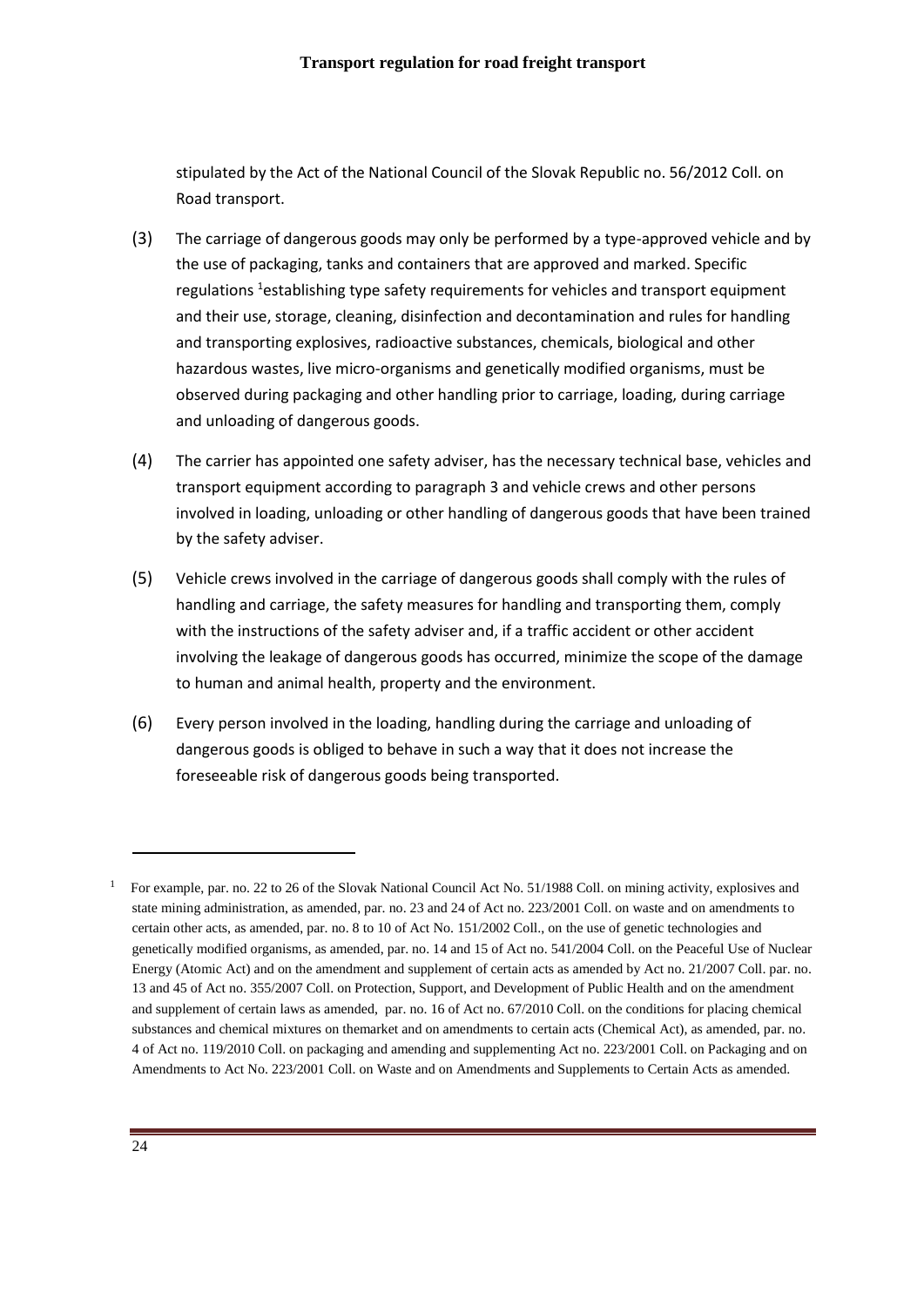#### **Obligations of the consignor and the consignee of dangerous goods**

- (1) The consignor of dangerous goods is obliged to hand over dangerous goods for carriage, when it is in accordance with the requirements of this Act, and
	- a) make sure that dangerous goods are properly classified and check if their carriage by road is permitted,
	- b) provide the carrier with information and data and, if necessary, the required transport and accompanying documents,
	- c) include the information required by the ADR Agreement in the transport document,
	- d) use only packaging, IBCs, removable tanks, battery vehicles, multi-element gas containers, portable tanks and tank containers that have been approved for the carriage of the relevant substances and are labelled in a prescribed manner,
	- e) comply with the dispatch rules and dispatch restrictions,
	- f) to ensure that emptied, uncleaned and non-degassed tanks or emptied, uncleaned vehicles and IBCs are appropriately labelled with safety labels and that emptied, uncleaned tanks are closed and represent the same degree of impermeability as full tanks.
- (2) If the consignor of dangerous goods is acting on the instructions of a third party, the obligations under paragraph 1 shall be upon the third party towards the consignor of the dangerous goods.
- (3) The consignee of dangerous goods is obliged:
	- a) to ensure that the consignment is secured against third parties immediately after the delivery and store it safely,
	- b) to inspect *packaging* of the consignment for transport for any obvious damage, leakage or cracks and whether the consignment complies with the accompanying documents and other requirements under the ADR Agreement,
	- c) to ensure the handling of the transport packaging until it is cleaned or degassed.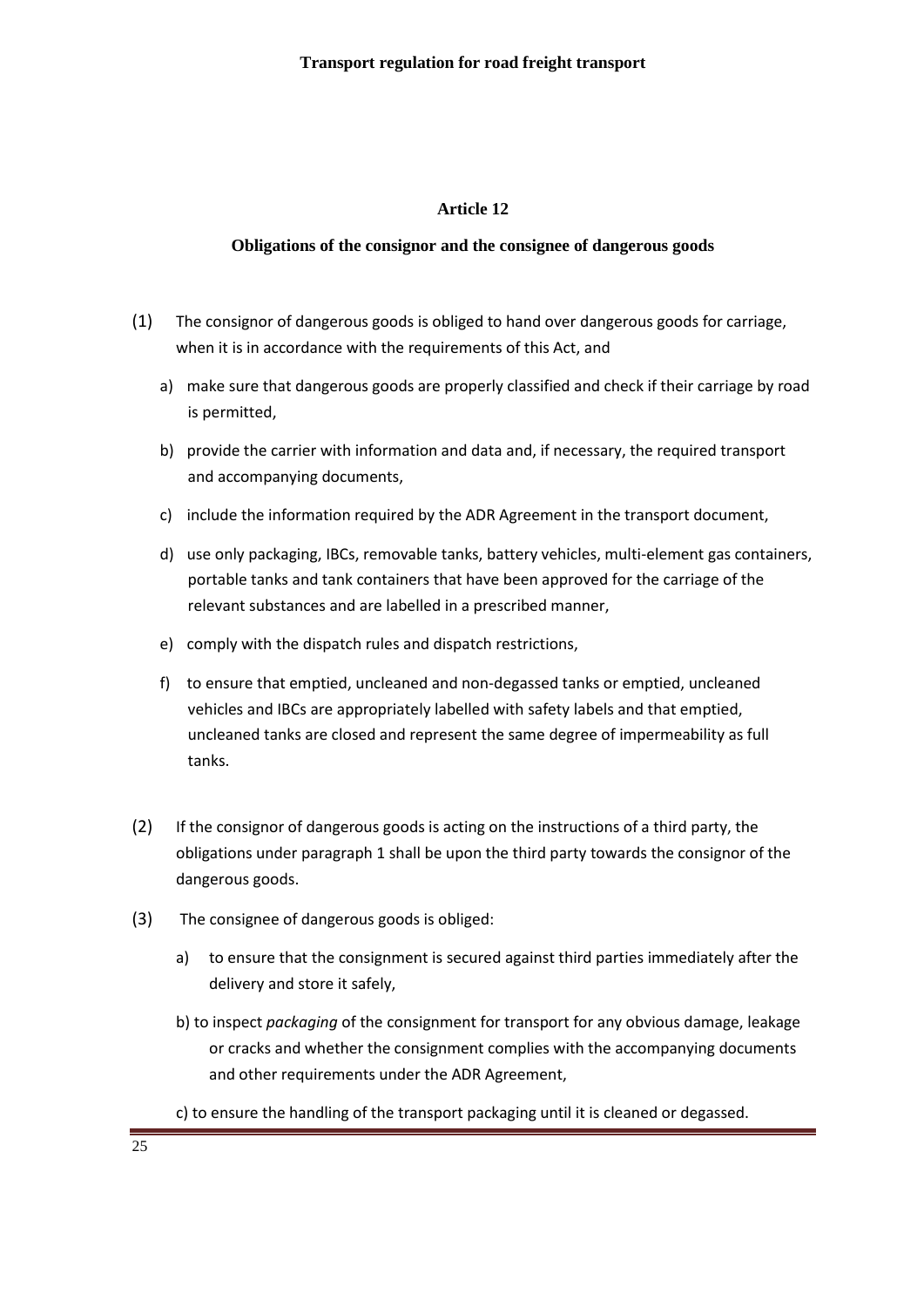- (4) Consignor, consignee and anyone involved in the carriage of dangerous goods by packaging, filling, loading, unloading or other handling which could cause the leakage of dangerous goods or endanger the life or health of humans or animals, property damage or environmental hazards, is obliged to appoint one or more security advisers and to assign them with specific tasks they are to perform during the carriage of dangerous goods, in accordance with the requirements of the ADR Agreement.
- (5) Other persons involved in the carriage of dangerous goods involved in their packaging, loading, filling and cleaning of tanks and other transport equipment and unloading are obliged to comply with the ADR Agreement obligations and to delegate the handling of dangerous goods only to staff trained by the safety adviser.

#### **Obligations of the carrier for the carriage of dangerous goods**

- (1) The carrier is obliged to ensure the carriage of dangerous goods in accordance with the requirements of Act no. 56/2012 Coll. on Road transport, in particular
	- a) to check whether dangerous goods intended for carriage are permitted to be carried by road,
	- b) to verify that the consignor has provided the prescribed information for the dangerous goods transported, whether there are prescribed documents in the transport units or if electronic data processing or electronic data exchange is used instead of paper documents, whether the data is available during the carriage in a way that is at least equivalent to paper documentation,
	- c) to visually check if the vehicle and the load are not obviously damaged, leaked or cracked and if some of the equipment of the type-approved vehicle is missing,
	- d) to ensure that the period of the next test of tank-vehicles, battery-vehicles, removable tanks, portable tanks, tank containers and multi-element gas containers have not expired,
	- e) to verify that the vehicle is not overloaded,
	- f) to verify that the safety stickers and the prescribed labels have been affixed to the vehicle,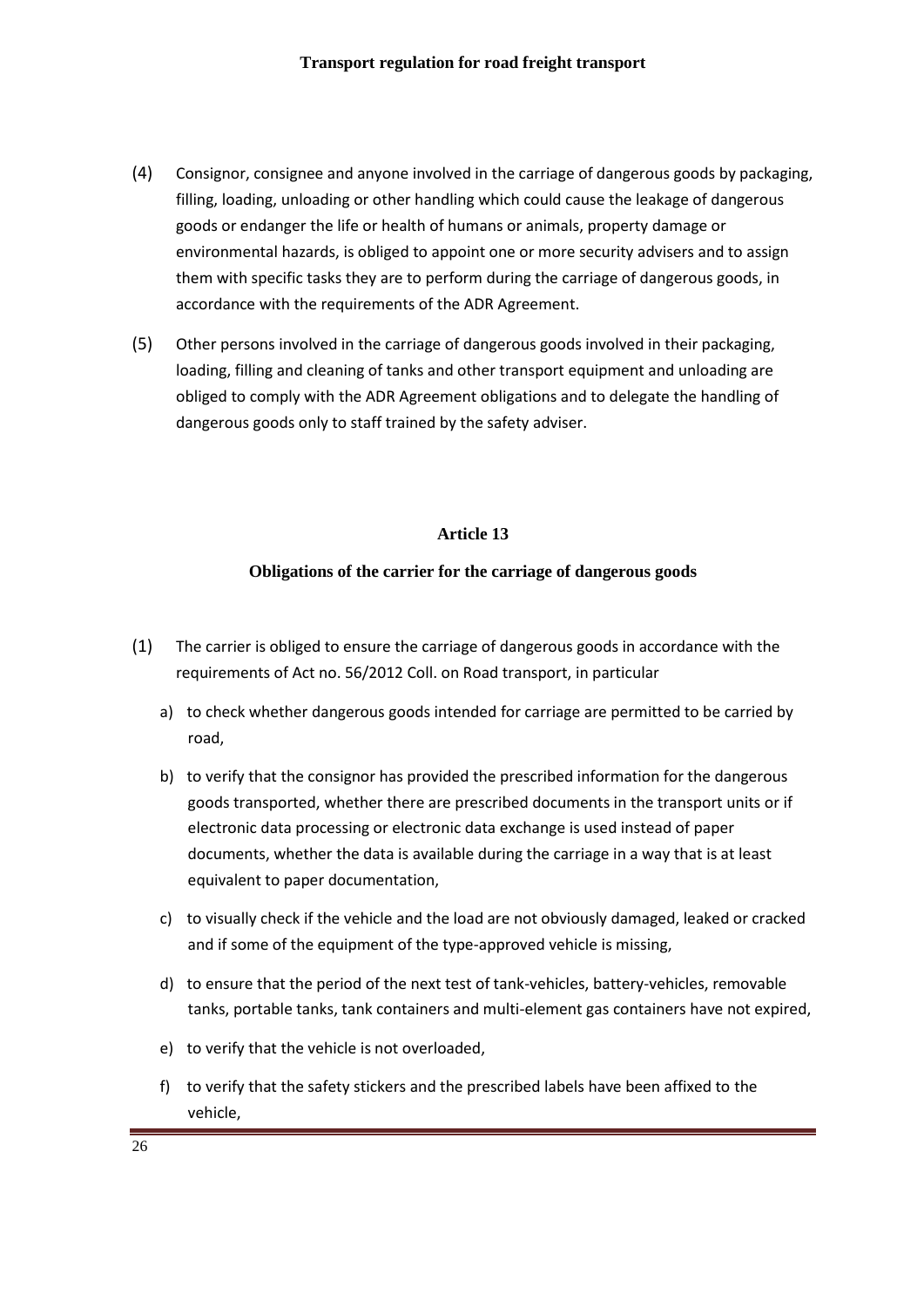- g) to ensure that the vehicle is equipped with special equipment prescribed by written instructions in the event of an accident.
- (2) The carrier is obliged to ensure that the crew of the vehicle is demonstrably familiar with the written instructions in case of accident and understand them.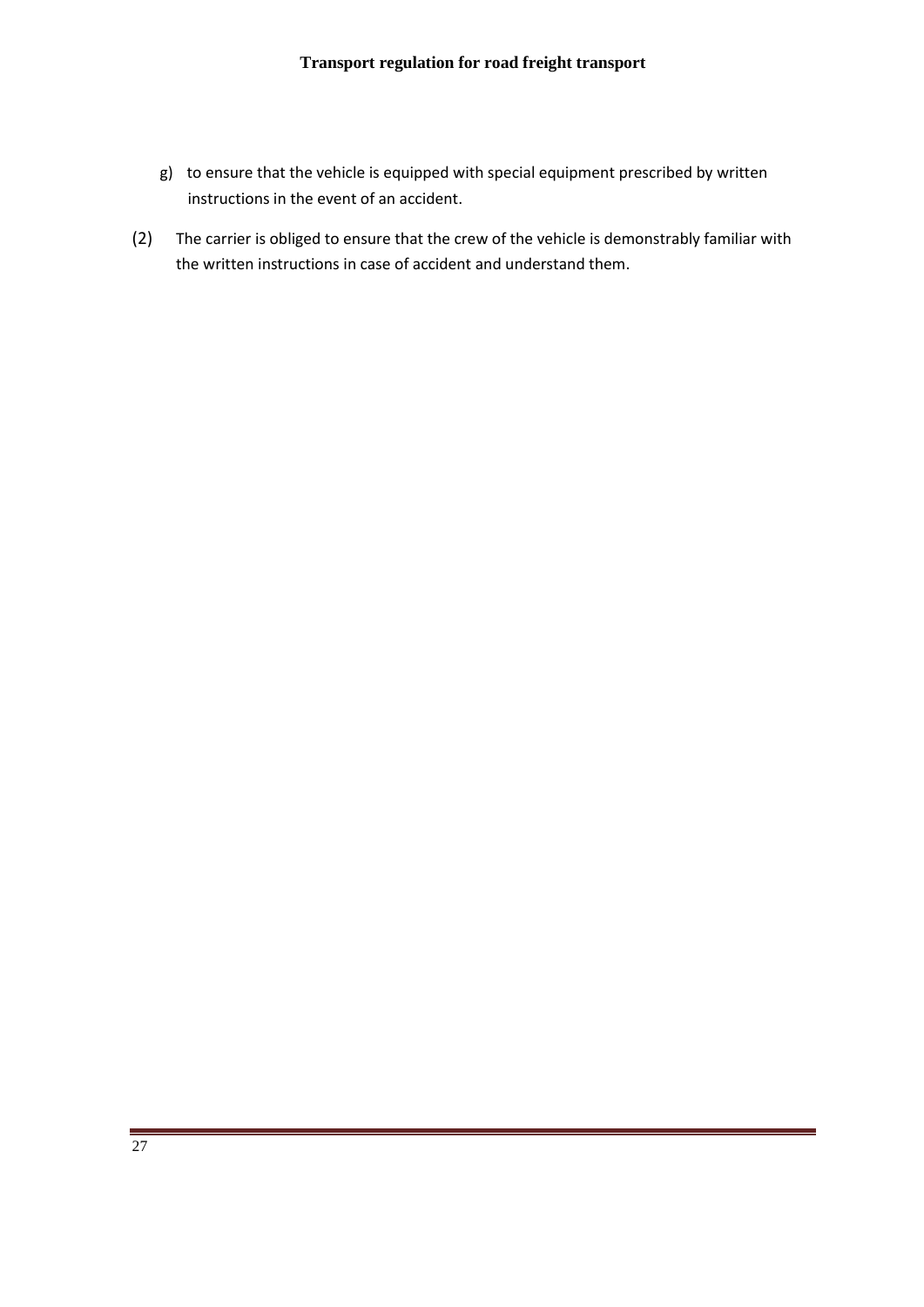### **Section IV**

## **Final provisions**

#### **Article 14**

#### **Complaint procedure**

- (1) Time to complain and limitation periods for claiming by the consignor or consignee arising from the contract for the carriage with the carrier are specified for national road freight transport performed in the Slovak Republic in the Commercial Code and the Civil Code.
- (2) The entitled person (shipper or consignor) must file a claim with the carrier for all rights resulting from the carriage in writing.
- (3) The refund of the amount paid for the carriage may only be claimed by the shipper or the consignor if it has been shown to be paid to the carrier.

#### **Article 15**

#### **Publication of the Transport regulation for road freight transport and its validity**

- (1) According to the Act of the National Council of the Slovak Republic no. 56/2012 Coll. on Road transport, the carrier has published this Transport regulation on its website and is also available at the registered office of the carrier.
- (2) This Transport regulation is valid from 03.10.2018.
- (3) According to the Act of the National Council of the Slovak Republic no. 56/2012 Coll. on Road transport, the published Transport regulation is a part of the carrier's proposal to conclude a contract for the carriage and after its conclusion its content is part of the contractual rights and obligations of the contracting parties.